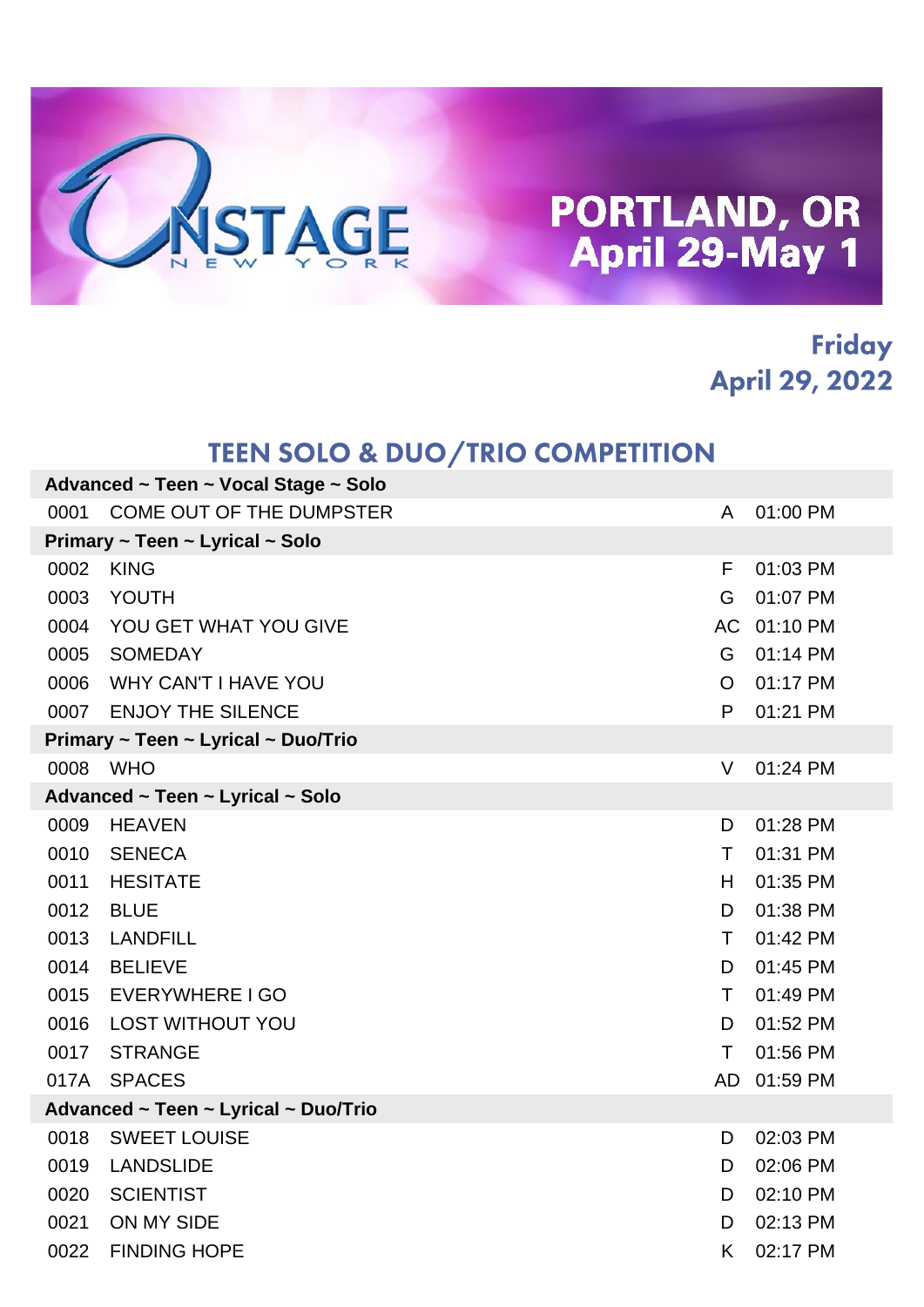

| 0023 | <b>RUNNING</b>                           | Τ  | 02:20 PM    |
|------|------------------------------------------|----|-------------|
|      | 0024 FOCUS                               | D. | 02:24 PM    |
|      | Primary ~ Teen ~ Tap ~ Solo- INDEPENDENT |    |             |
|      | 0025 RESPECT                             | R. | 02:27 PM    |
|      | Primary ~ Teen ~ Tap ~ Solo              |    |             |
|      | 0027 SING                                |    | AB 02:31 PM |
|      | Advanced ~ Teen ~ Tap ~ Solo             |    |             |
| 0028 | <b>MARIA</b>                             | U  | 02:34 PM    |
| 0029 | THESE BOOTS ARE MADE FOR WALKING         | Τ  | 02:38 PM    |
|      | Primary ~ Teen ~ Tap ~ Duo/Trio          |    |             |
| 0031 | NO DIGGITY                               | A  | 02:41 PM    |
| 0032 | MR. BLUE SKY                             | М  | 02:45 PM    |
| 0033 | <b>LITTLE SWING</b>                      | R. | 02:48 PM    |
|      | Advanced ~ Teen ~ Tap ~ Duo/Trio         |    |             |
|      | 0034 GET UP OFFA THAT THING              | т  | 02:52 PM    |
| 0035 | <b>SURF CRAZY</b>                        | Τ  | 02:55 PM    |
|      | Primary ~ Teen ~ Contemporary ~ Solo     |    |             |
| 0036 | LOVE HAS NO LIMITS                       | F  | 02:59 PM    |
| 0037 | <b>WHITE FERRARI</b>                     | O  | 03:02 PM    |
| 0038 | <b>EASY</b>                              | P  | 03:06 PM    |
| 0039 | <b>CONSTELLATIONS</b>                    | F  | 03:09 PM    |
| 0040 | <b>THIN</b>                              | O  | 03:13 PM    |
| 0041 | <b>STAND BY ME</b>                       | F  | 03:16 PM    |
|      | Primary ~ Teen ~ Contemporary ~ Duo/Trio |    |             |
| 0042 | <b>OUR BONES</b>                         | O  | 03:20 PM    |
| 0043 | <b>HUNGER GAMES</b>                      | A  | 03:23 PM    |
| 0044 | THE GRUDGE                               | F  | 03:27 PM    |
| 0045 | <b>HER</b>                               | W  | 03:30 PM    |
| 0046 | WOMAN (OH MAMA)                          | F  | 03:34 PM    |
|      | Advanced ~ Teen ~ Contemporary ~ Solo    |    |             |
| 0047 | <b>FORMULA</b>                           | т  | 03:37 PM    |
| 0048 | <b>FAKE</b>                              | S  | 03:41 PM    |
| 0049 | <b>HEROES</b>                            | D  | 03:44 PM    |
|      |                                          |    |             |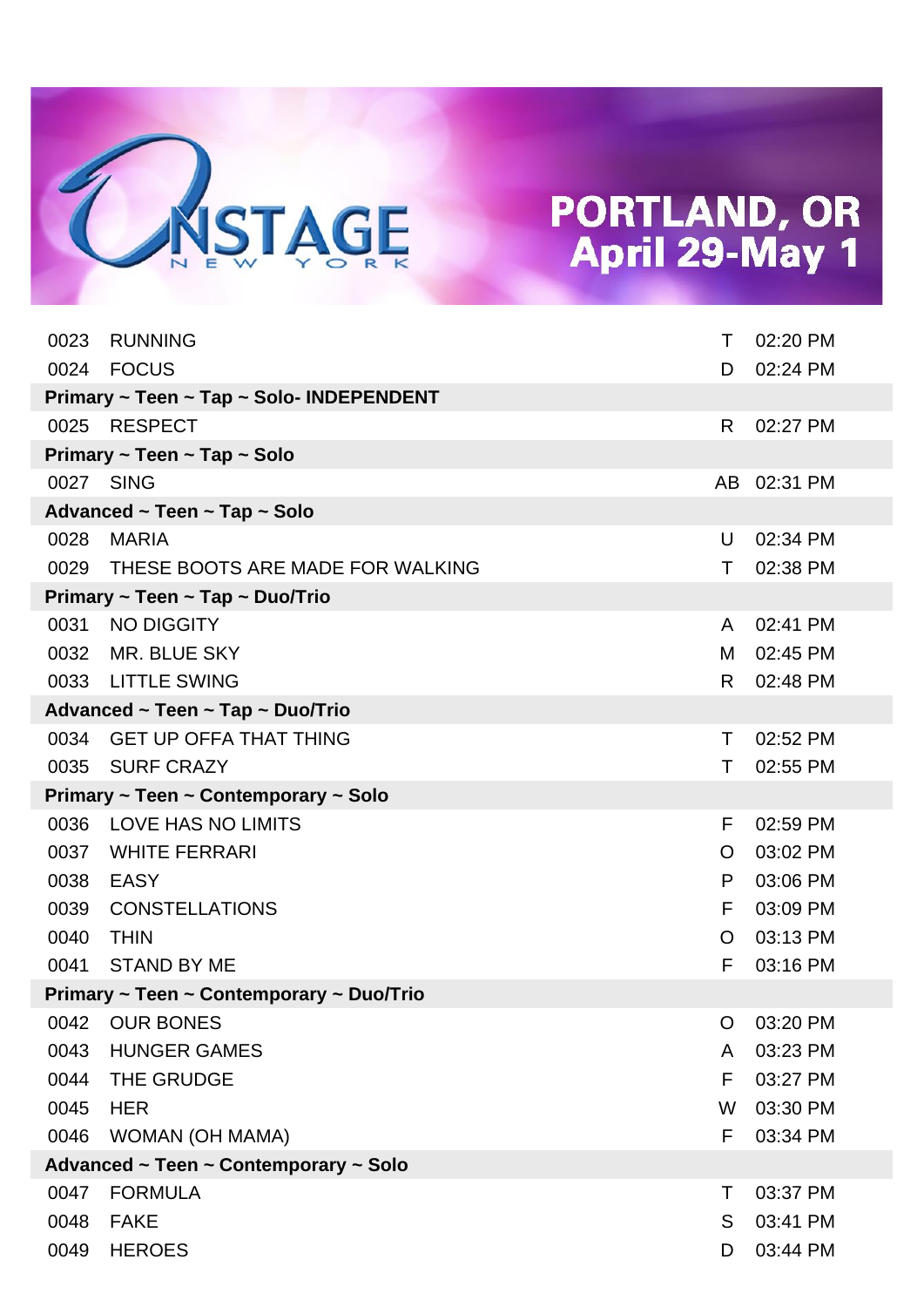

| 0050 | <b>SEVEN BIRDS</b>                        | T. | 03:48 PM    |
|------|-------------------------------------------|----|-------------|
| 0051 | <b>ANOTHER LIFETIME</b>                   | W  | 03:51 PM    |
|      | 0053 YOUTH                                | D  | 03:58 PM    |
|      | Advanced ~ Teen ~ Vocal Pop ~ Solo        |    |             |
|      | 0055 ONE STEP FORWARD, THREE STEPS BACK   | A  | 04:02 PM    |
|      | Advanced ~ Teen ~ Contemporary ~ Duo/Trio |    |             |
| 0056 | LEAVE THE LIGHT ON                        | D  | 04:05 PM    |
| 0057 | <b>JOGA</b>                               | T. | 04:09 PM    |
| 0058 | MS                                        | T. | 04:12 PM    |
|      | Advanced ~ Teen ~ Ballet ~ Solo           |    |             |
| 0060 | <b>CUPID VARIATION FROM DON QUIXOTE</b>   | K. | 04:19 PM    |
| 0061 | <b>KITRI</b>                              | K. | 04:23 PM    |
|      | 0062 ARTISTE D'EVASION                    | K. | 04:26 PM    |
| 0063 | ODETTE                                    | K. | 04:30 PM    |
|      | Advanced ~ Teen ~ Vocal Stage ~ Solo      |    |             |
|      | 0064 PARENTS LIE                          | A  | 04:33 PM    |
|      |                                           |    |             |
|      | Advanced ~ Teen ~ Musical Theatre ~ Solo  |    |             |
|      | 0065 I'M A GOOD GIRL                      | C. | 04:37 PM    |
|      | Primary ~ Teen ~ Jazz ~ Solo- INDEPENDENT |    |             |
|      | 0067 YESICAN                              | R. | 04:40 PM    |
|      | Primary ~ Teen ~ Jazz ~ Solo              |    |             |
| 0068 | WOMAN UP!                                 |    | AC 04:44 PM |
| 0069 | PARTY GO BOOM                             | A  | 04:47 PM    |
| 0070 | <b>UNSTOPPABLE</b>                        | H. | 04:51 PM    |
|      | 0071 SOLDIER                              |    | G 04:54 PM  |
|      | Advanced ~ Teen ~ Jazz ~ Solo             |    |             |
|      | 0072 NICE GIRL                            | A  | 04:58 PM    |
|      | Advanced ~ Teen ~ Vocal Stage ~ Solo      |    |             |
|      | 0073 I'M ALLERGIC TO CATS                 | A  | 05:01 PM    |
|      | Advanced ~ Teen ~ Jazz ~ Solo             |    |             |
|      | 0074 FLY ME TO THE MOON                   | D  | 05:05 PM    |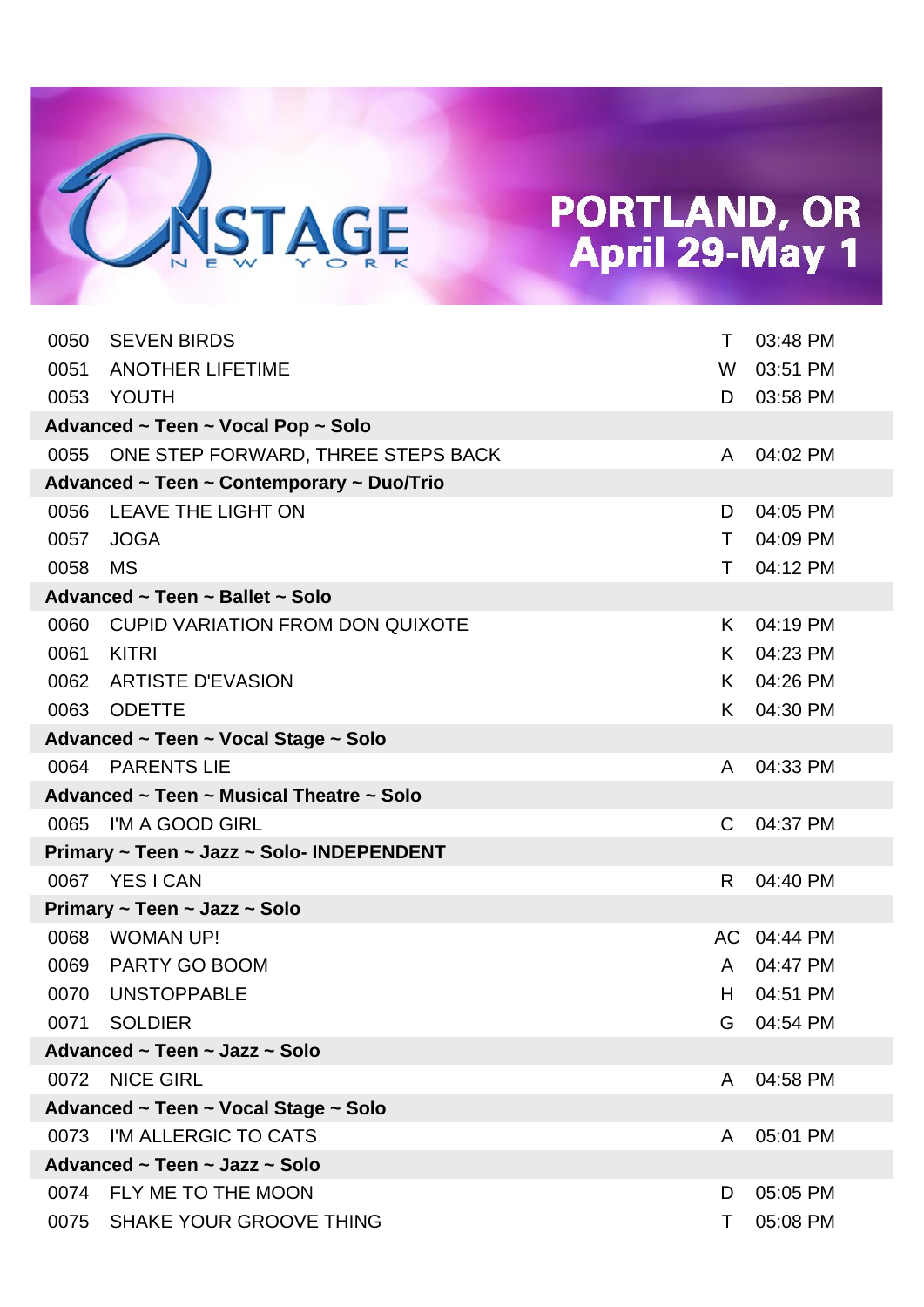

#### **BREAK**

|      | Advanced ~ Teen ~ Jazz ~ Duo/Trio                |              |          |
|------|--------------------------------------------------|--------------|----------|
| 0076 | <b>COVER GIRL</b>                                | $\mathsf{C}$ | 05:22 PM |
| 0077 | <b>BOOM</b>                                      | D            | 05:25 PM |
| 0078 | <b>RINSE &amp; REPEAT</b>                        | T.           | 05:29 PM |
| 0079 | NOTHIN' CAN CHANGE THIS LOVE                     | D            | 05:32 PM |
|      | Primary ~ Teen ~ Lyrical ~ Solo                  |              |          |
| 0080 | <b>DYNASTY</b>                                   | F            | 05:36 PM |
| 0081 | <b>CRY BABY</b>                                  | H.           | 05:39 PM |
| 0082 | MY ARMS WERE ALWAYS AROUND YOU                   | F            | 05:43 PM |
| 082A | ALL ABOUT ANGELS                                 | AF           | 05:46 PM |
|      | Advanced ~ Teen ~ Lyrical ~ Solo                 |              |          |
| 0083 | YOU LOST ME                                      | D            | 05:50 PM |
| 0084 | <b>HOME</b>                                      | T.           | 05:53 PM |
| 0085 | <b>WAKING UP SLOW</b>                            | H.           | 05:57 PM |
| 0086 | <b>SKYSCRAPER</b>                                | D            | 06:00 PM |
| 0087 | <b>HIDING UNDER WATER</b>                        | K.           | 06:04 PM |
| 0088 | <b>SIGN OF THE TIMES</b>                         | H.           | 06:07 PM |
| 0089 | <b>WHERE'S MY LOVE</b>                           | Τ            | 06:11 PM |
| 0090 | <b>I WILL ALWAYS LOVE YOU</b>                    | D            | 06:14 PM |
|      | Primary ~ Teen ~ Song & Dance (Stage) ~ Solo     |              |          |
| 0091 | <b>NAUGHTY</b>                                   | P            | 06:18 PM |
|      | Primary ~ Senior ~ Song & Dance (Pop) ~ Duo/Trio |              |          |
|      | 0092 BROKEN                                      | A            | 06:21 PM |
|      | Primary ~ Teen ~ Tap ~ Solo                      |              |          |
|      | 0093 WATCH ME                                    | B.           | 06:25 PM |
|      | 0094 PUTTIN ON THE RITZ                          | A            | 06:28 PM |
|      | Primary ~ Teen ~ Vocal Pop ~ Solo                |              |          |
|      | 0095 MAKE YOU FEEL MY LOVE                       | A            | 06:32 PM |
|      | Primary ~ Teen ~ Contemporary ~ Solo             |              |          |
| 0096 | <b>RIVER</b>                                     | F            | 06:35 PM |
| 0097 | <b>HESITATE</b>                                  | O            | 06:39 PM |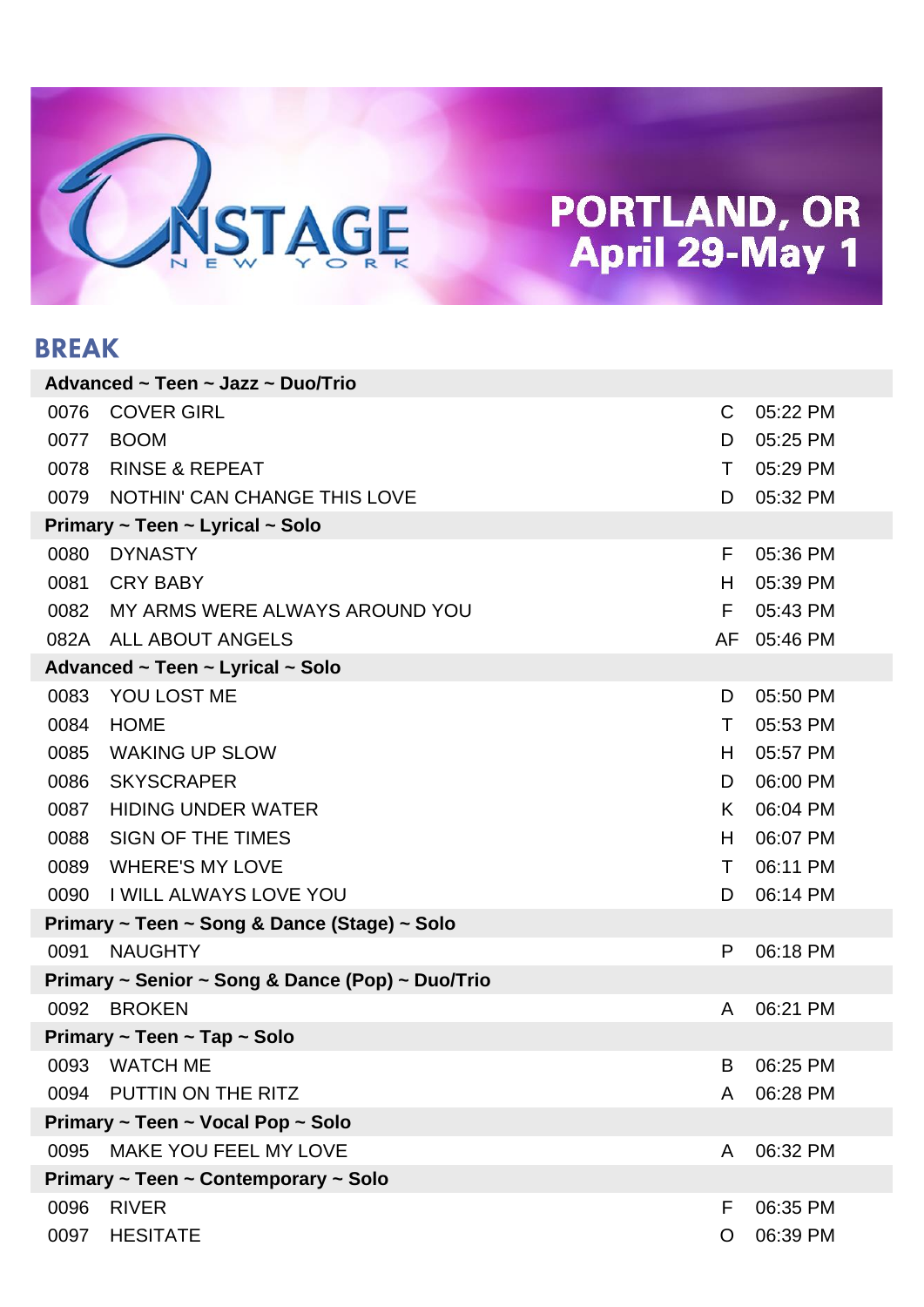

| 0098 | <b>TRAIN WRECK</b>                       | W  | 06:42 PM |
|------|------------------------------------------|----|----------|
| 0099 | <b>BREEZEBLOCKS</b>                      | H  | 06:46 PM |
| 0100 | <b>LOVELY</b>                            | A  | 06:49 PM |
| 0101 | <b>BURN</b>                              | S  | 06:53 PM |
| 0102 | <b>JUNGLE</b>                            | F  | 06:56 PM |
| 0103 | <b>FALLING IN LOVE WITH YOU</b>          | G  | 07:00 PM |
|      | 0104 I'M TIRED                           | A  | 07:03 PM |
|      | Primary ~ Teen ~ Musical Theatre ~ Solo  |    |          |
|      | 0106 FORGET ABOUT THE BOY                | P  | 07:07 PM |
|      | Advanced ~ Teen ~ Musical Theatre ~ Solo |    |          |
|      | 0107 MY STRONGEST SUIT                   | P  | 07:10 PM |
|      | Advanced ~ Teen ~ Contemporary ~ Solo    |    |          |
| 0108 | THE CAVE                                 | D  | 07:14 PM |
| 0109 | <b>LETTING GO</b>                        | K. | 07:17 PM |
| 0110 | <b>SUBMARINE</b>                         | H  | 07:21 PM |
| 0112 | <b>SAVED</b>                             | K  | 07:24 PM |
| 0113 | <b>FIGURE IT OUT</b>                     | W  | 07:28 PM |
| 0115 | <b>VOI JOUNE</b>                         | K. | 07:31 PM |
| 0116 | <b>ACCEPTANCE</b>                        | D  | 07:35 PM |
| 0117 | <b>BAREBONES</b>                         | H  | 07:38 PM |
| 0118 | <b>CRYSTALLIZE</b>                       | X. | 07:42 PM |
| 0119 | <b>GODDESS</b>                           | W  | 07:45 PM |
| 0120 | <b>AFTER RAIN</b>                        | D  | 07:49 PM |
| 0121 | WHILE I TRY TO LIVE OFF MY DREAMS        | S  | 07:52 PM |
| 0122 | TAKE ME WITH YOU                         | X. | 07:56 PM |
| 0123 | <b>VERSES</b>                            | H. | 07:59 PM |
| 0124 | <b>RECLAIM</b>                           | K. | 08:03 PM |
| 0125 | <b>VACANCY</b>                           | Τ  | 08:06 PM |
| 0126 | <b>FALL IN ME</b>                        | D  | 08:10 PM |
| 0127 | ARE YOU WITH ME                          | O  | 08:13 PM |
| 0128 | <b>IN THIS SHIRT</b>                     | H  | 08:17 PM |
| 0129 | <b>IT'S OKAY</b>                         | O  | 08:20 PM |
| 0130 | <b>WARM SHADOW</b>                       | D  | 08:24 PM |
|      |                                          |    |          |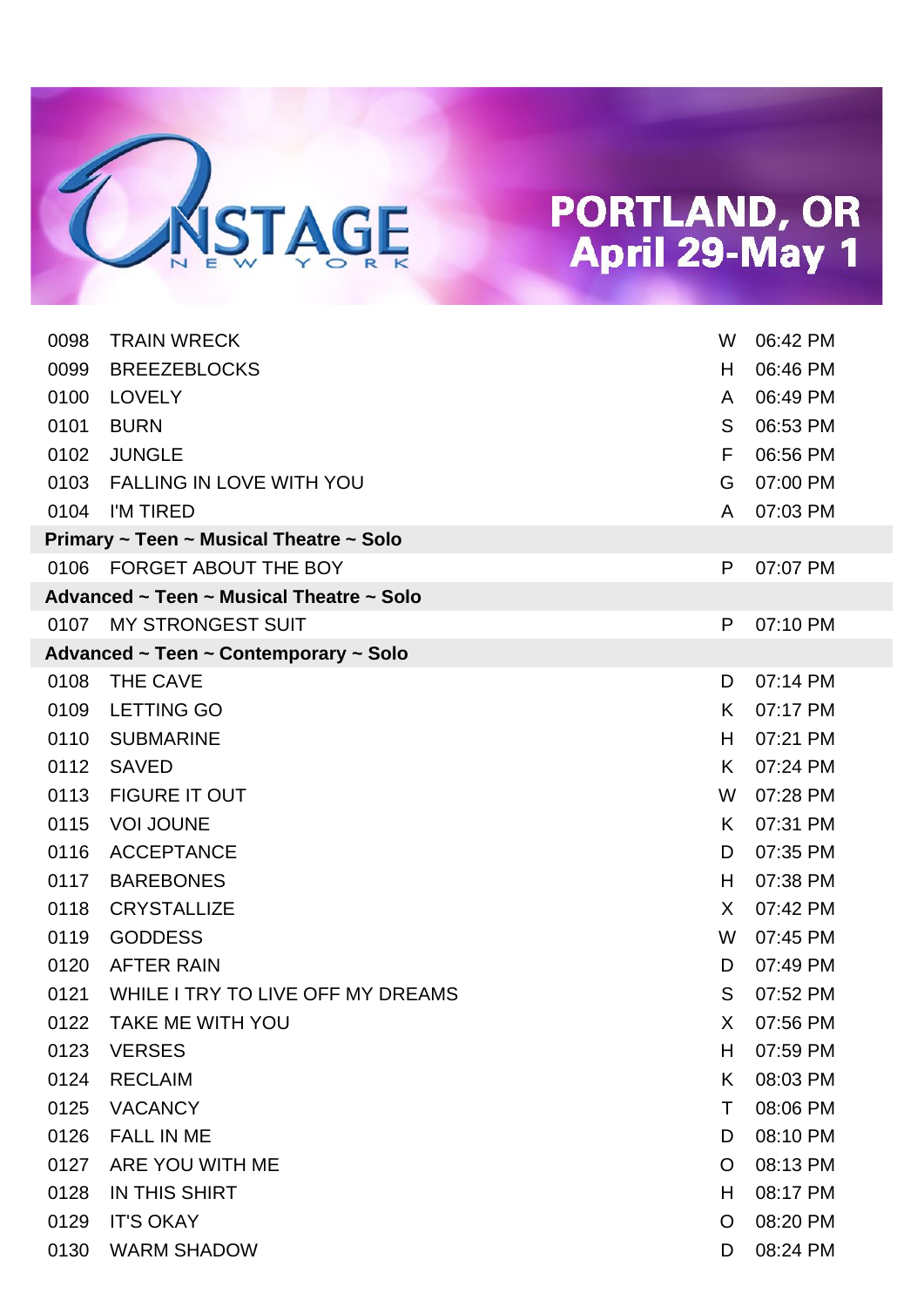

| 0131 | <b>SIGHTS</b>                             | H  | 08:27 PM |
|------|-------------------------------------------|----|----------|
| 0132 | <b>ANTIDOTE</b>                           | O  | 08:31 PM |
| 0133 | ALL I NEED                                | Τ  | 08:34 PM |
| 0134 | I'D RATHER GO BLIND                       | C. | 08:38 PM |
| 0135 | <b>KNIFE</b>                              | D  | 08:41 PM |
|      | Primary ~ Teen ~ Jazz ~ Solo              |    |          |
| 0136 | <b>RUN FOR YOUR LIFE</b>                  | O  | 08:45 PM |
| 0137 | <b>HEADS WILL ROLL</b>                    | P  | 08:48 PM |
|      | 0138 SLOW DOWN                            | V  | 08:52 PM |
|      | Primary ~ Teen ~ Jazz ~ Solo- INDEPENDENT |    |          |
|      | 0139 FOCUS                                | L  | 08:55 PM |
|      | Primary ~ Teen ~ Jazz ~ Duo/Trio          |    |          |
|      | 0140 LOOKING FOR TROUBLE                  | Τ  | 08:59 PM |
| 0141 | <b>BEST LIFE</b>                          | Τ  | 09:02 PM |
|      | Advanced ~ Teen ~ Jazz ~ Solo             |    |          |
| 0142 | FANTASY                                   | T. | 09:06 PM |
| 0143 | <b>WHEN I GROW UP</b>                     | C  | 09:09 PM |
| 0144 | <b>LET'S GET LOUD</b>                     | H  | 09:13 PM |
| 0145 | <b>CHAINSMOKING</b>                       | W  | 09:16 PM |
| 0147 | <b>FABULOUS</b>                           | C  | 09:20 PM |
| 0148 | <b>VERTIGO</b>                            | Τ  | 09:23 PM |
| 0149 | I DID SOMETHING BAD                       | W  | 09:27 PM |
| 0150 | <b>COPY CAT</b>                           | Τ  | 09:30 PM |
| 0151 | WE BUILT THIS CITY                        | H  | 09:34 PM |
|      | 0153 LOVE POTION NO 9                     | D. | 09:37 PM |
|      | Advanced ~ Teen ~ Open ~ Solo             |    |          |
| 0154 | <b>IF YOU LOVE ME</b>                     | Τ  | 09:41 PM |
| 0155 | <b>DORMANT</b>                            | S  | 09:44 PM |
| 0156 | <b>CALIFORNIA DREAMIN'</b>                | D  | 09:48 PM |
| 0157 | HEY!                                      | X. | 09:51 PM |
| 0158 | <b>CHANGE</b>                             | D  | 09:55 PM |
| 0159 | THE DARK SIDE                             | X. | 09:58 PM |
| 0160 | <b>FIGURE8</b>                            | W  | 10:02 PM |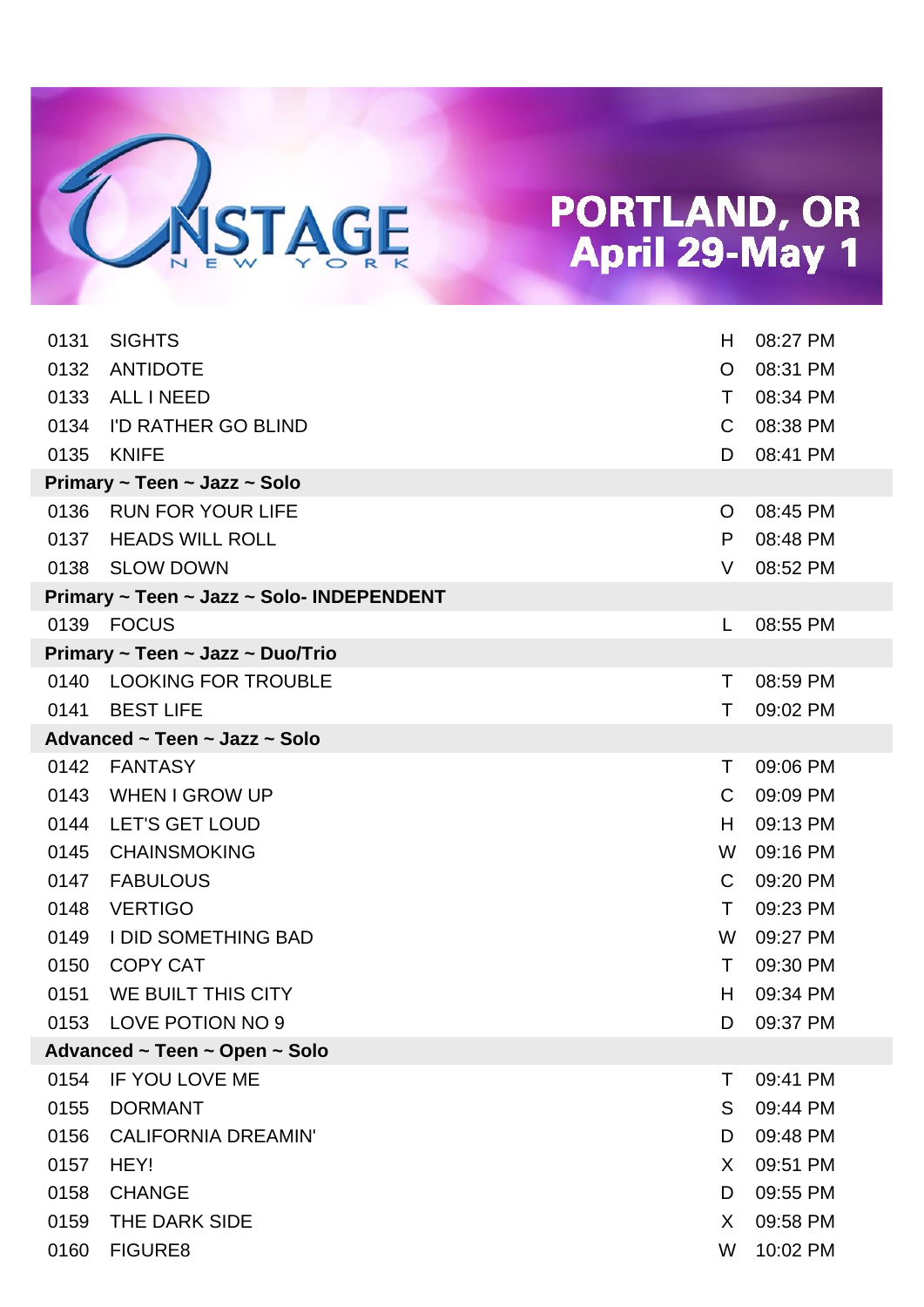

| 0162 PIANO MAN                      | D  | 10:05 PM               |
|-------------------------------------|----|------------------------|
| Primary ~ Teen ~ Open ~ Solo        |    |                        |
| CASTLE<br>0164                      | V  | 10:09 PM               |
| 0165 BURN WITH ME                   | W. | 10:12 PM               |
| Primary ~ Teen ~ Hip Hop ~ Solo     |    |                        |
| 0166 LET THEM KNOW                  |    | AF 10:16 PM            |
| Primary ~ Teen ~ Hip Hop ~ Duo/Trio |    |                        |
| 0167 TRILLANTICS                    |    | $E = 10:19 \text{ PM}$ |

#### **TEEN SOLO & DUO/TRIO AWARDS CEREMONY**

\*\*All posted times are APPROXIMATE and all performers should be prepared to perform at least 60 minutes in advance, in the event the program is running ahead of schedule. Intentional manipulation of the running order will result in disqualification.

#### **Saturday**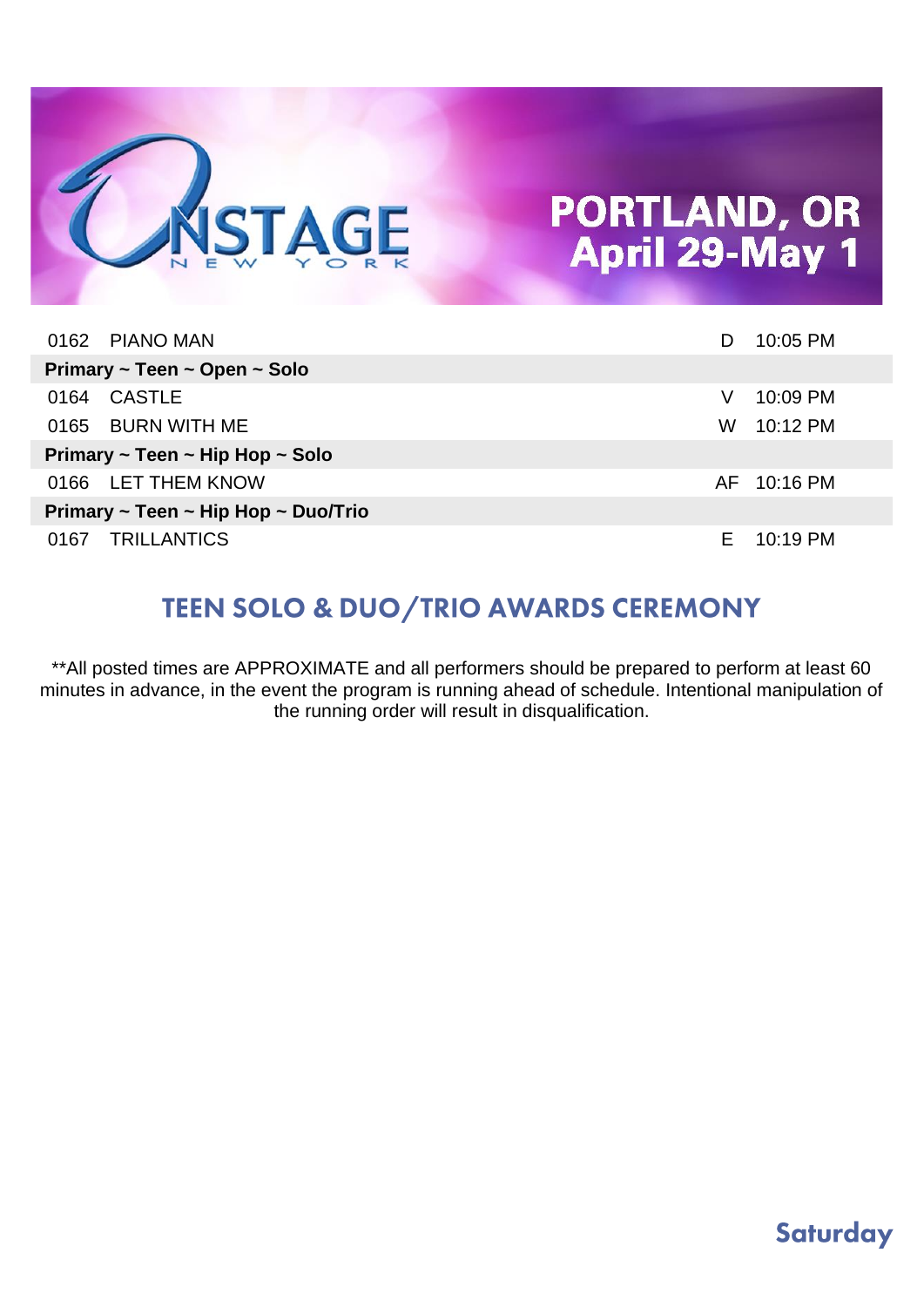

#### **April 30, 2022**

#### **MINI COMPETITION**

| Primary $\sim$ Mini $\sim$ Contemporary $\sim$ Line |                                                |    |          |  |  |  |
|-----------------------------------------------------|------------------------------------------------|----|----------|--|--|--|
| 0168                                                | RUNAWAY                                        | F. | 08:00 AM |  |  |  |
|                                                     | Advanced ~ Mini ~ Contemporary ~ Line          |    |          |  |  |  |
| 0169                                                | MR. BLUE SKY                                   | H  | 08:03 AM |  |  |  |
|                                                     | Primary ~ Mini ~ Contemporary ~ Solo           |    |          |  |  |  |
| 0170                                                | <b>RUNAWAY</b>                                 | S  | 08:07 AM |  |  |  |
|                                                     | 0171 ROUND & ROUND                             | U  | 08:10 AM |  |  |  |
|                                                     | 0173 A LITTLE LOVE                             | F  | 08:14 AM |  |  |  |
|                                                     | Advanced ~ Mini ~ Contemporary ~ Solo          |    |          |  |  |  |
|                                                     | 0174 SHELTER                                   | K. | 08:17 AM |  |  |  |
|                                                     | 0175 SURVIVAL                                  | X. | 08:21 AM |  |  |  |
|                                                     | 0176 THE JOURNEY NOT THE DESTINATION           | K. | 08:24 AM |  |  |  |
|                                                     | Advanced ~ Mini ~ Tap ~ Line                   |    |          |  |  |  |
|                                                     | 0178 STEAMBOAT WILLIE                          | D  | 08:28 AM |  |  |  |
|                                                     | Primary ~ Mini ~ Tap ~ Solo                    |    |          |  |  |  |
|                                                     | 0179 SOMETHING NEW                             | S  | 08:31 AM |  |  |  |
|                                                     | Primary ~ Mini ~ Tap ~ Duo/Trio                |    |          |  |  |  |
| 0180                                                | <b>THUMBS</b>                                  | М  | 08:35 AM |  |  |  |
|                                                     | Primary $\sim$ Mini $\sim$ Lyrical $\sim$ Line |    |          |  |  |  |
|                                                     | 0181 LOVE IS A COMPASS                         | F  | 08:38 AM |  |  |  |
|                                                     | Advanced ~ Mini ~ Lyrical ~ Line               |    |          |  |  |  |
| 0182                                                | GROW                                           | K. | 08:42 AM |  |  |  |
|                                                     | Primary ~ Mini ~ Lyrical ~ Group               |    |          |  |  |  |
|                                                     | 0183 ORDINARY MIRACLE                          | X. | 08:45 AM |  |  |  |
| 0184 FLY                                            |                                                | H  | 08:49 AM |  |  |  |
| 0185                                                | <b>GO THE DISTANCE</b>                         | D  | 08:52 AM |  |  |  |
|                                                     | 0186 LIVE YOUR STORY                           | F  | 08:56 AM |  |  |  |
|                                                     | 0187 WE ARE GOING TO BE FRIENDS                | O  | 08:59 AM |  |  |  |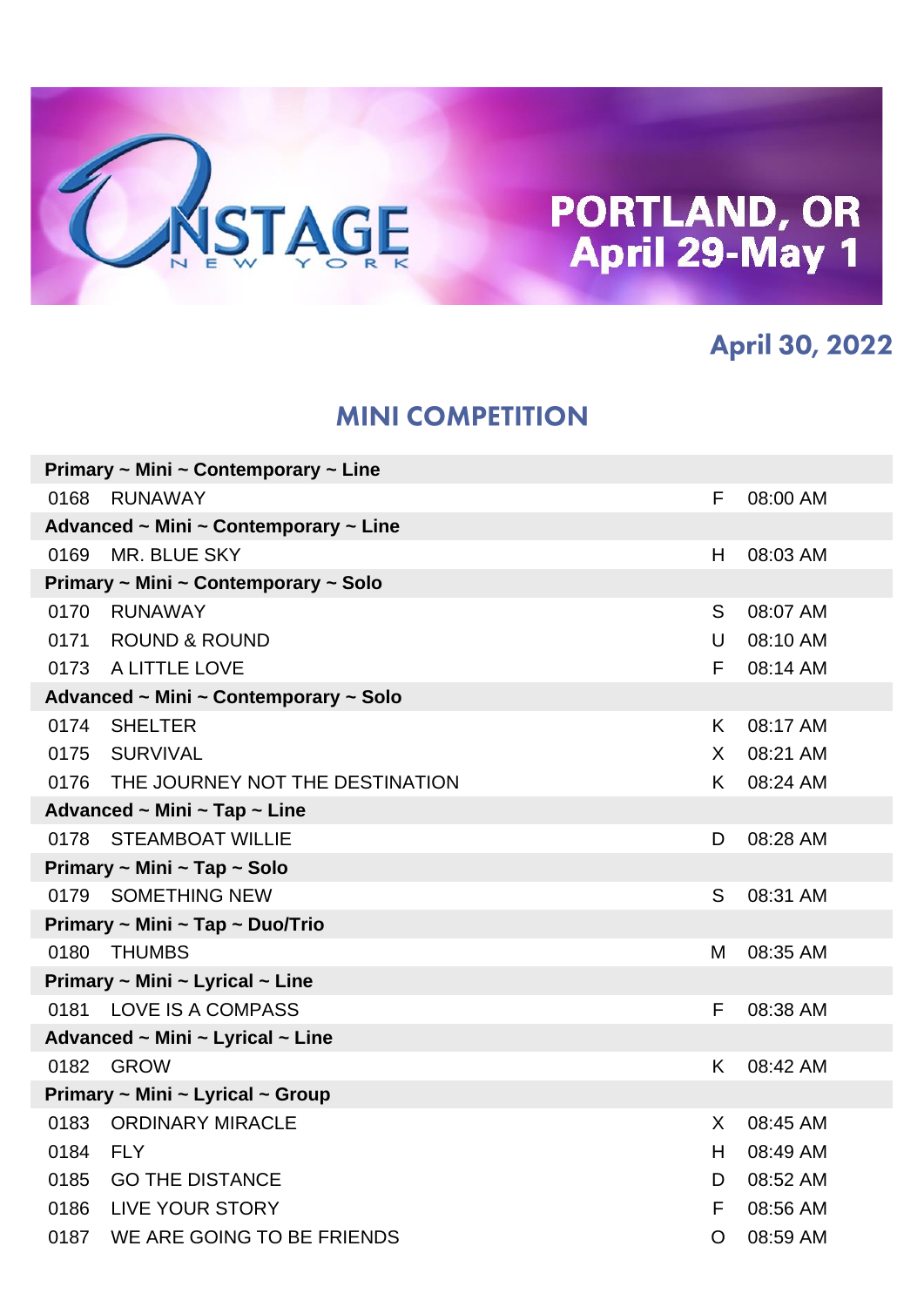

| 0188 | IF ONLY                                  | F  | 09:03 AM |
|------|------------------------------------------|----|----------|
|      | Primary ~ Mini ~ Jazz ~ Group            |    |          |
| 0189 | <b>PRISONER</b>                          | G  | 09:06 AM |
|      | Advanced ~ Mini ~ Lyrical ~ Group        |    |          |
| 0190 | <b>STARDUST</b>                          | K. | 09:10 AM |
| 0191 | <b>I WILL WAIT</b>                       | D  | 09:13 AM |
| 0192 | <b>HOLD MY GIRL</b>                      | H  | 09:17 AM |
|      | Primary ~ Mini ~ Lyrical ~ Solo          |    |          |
| 0193 | <b>BIRD SET FREE</b>                     | H  | 09:20 AM |
| 0194 | <b>BETTER PLACE</b>                      | S  | 09:24 AM |
| 0195 | <b>SPEECHLESS</b>                        | H  | 09:27 AM |
| 0196 | <b>DREAM</b>                             | AC | 09:31 AM |
| 0197 | OH MY SOUL                               | AB | 09:34 AM |
| 0198 | <b>FEARLESS</b>                          | F. | 09:38 AM |
| 0199 | <b>STAND BY ME</b>                       | H  | 09:41 AM |
| 0200 | <b>HOLD YOUR HAND</b>                    | P  | 09:45 AM |
| 0201 | <b>I WILL GO THE DISTANCE</b>            | X. | 09:48 AM |
| 0202 | <b>EXTRAORDINARY MAGIC</b>               | F. | 09:52 AM |
|      | Advanced ~ Mini ~ Lyrical ~ Duo/Trio     |    |          |
| 0203 | <b>FINDING NEVERLAND</b>                 | K  | 09:55 AM |
|      | Advanced ~ Mini ~ Lyrical ~ Solo         |    |          |
| 0204 | CAN'T HELP FALLING IN LOVE               | D  | 09:59 AM |
| 0205 | <b>CRIPPLED BIRD</b>                     | K  | 10:02 AM |
| 0206 | <b>HUMAN</b>                             | H  | 10:06 AM |
|      | 0207 RAINBOW CONNECTION                  | D  | 10:09 AM |
|      | Advanced ~ Mini ~ Ballet ~ Solo          |    |          |
|      | 0208 BLUEBIRD                            | K. | 10:13 AM |
|      | Primary ~ Mini ~ Vocal Pop ~ Solo        |    |          |
|      | 0209 UNSTOPPABLE                         | A  | 10:16 AM |
|      | Advanced ~ Mini ~ Musical Theatre ~ Solo |    |          |
| 0210 | ORANGE COLORED SKY                       | X. | 10:20 AM |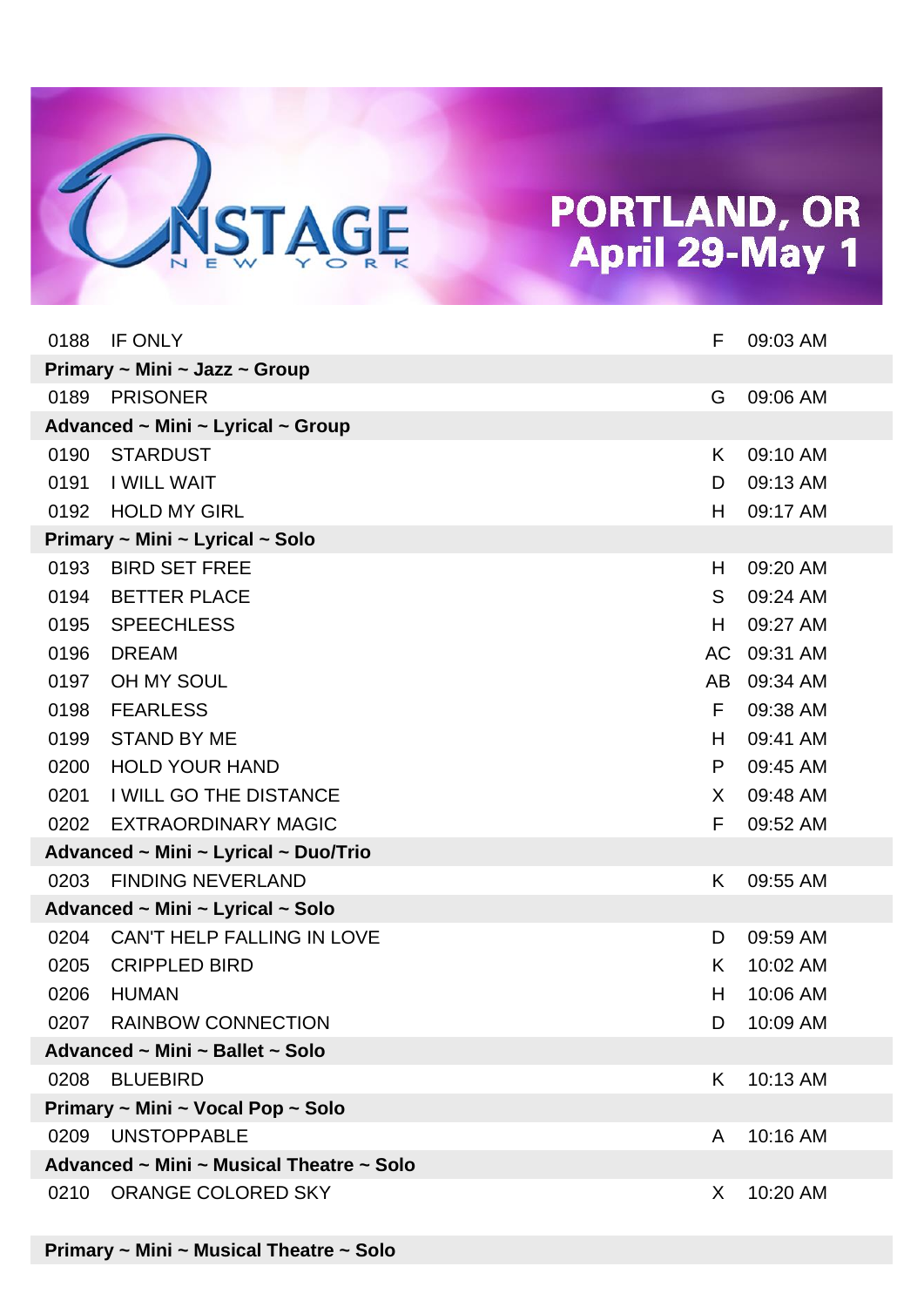

| 0211                          | <b>SHOW OFF</b>                                        | м  | 10:23 AM |  |
|-------------------------------|--------------------------------------------------------|----|----------|--|
| 0212                          | <b>NOT EVIL</b>                                        | V  | 10:27 AM |  |
| 0213                          | <b>WHEN I'M OLDER</b>                                  | T. | 10:30 AM |  |
|                               | 0214 LIFE OF THE PARTY                                 | X  | 10:34 AM |  |
|                               | Advanced ~ Mini ~ Musical Theatre ~ Duo/Trio           |    |          |  |
| 0215                          | <b>I WANNA WEDDING</b>                                 | D  | 10:37 AM |  |
|                               | 0216 FRIEND LIKE ME                                    | X  | 10:41 AM |  |
|                               | 0217 MY NEW PHILOSOPHY                                 | D  | 10:44 AM |  |
|                               | Primary ~ Mini ~ Vocal Stage ~ Duo/Trio                |    |          |  |
|                               | 0218 ONE SHORT DAY IN THE EMERALD CITY                 | A  | 10:48 AM |  |
|                               | Primary ~ Mini ~ Musical Theatre ~ Group               |    |          |  |
| 0219                          | MAMA, I'M A BIG GIRL NOW                               | S. | 10:51 AM |  |
| 0220                          | <b>CARMEN SANDIEGO</b>                                 | М  | 10:55 AM |  |
| 0221                          | <b>MANIAC</b>                                          | A  | 10:58 AM |  |
|                               | Primary ~ Mini ~ Song & Dance (Stage) ~ Extended Group |    |          |  |
|                               | 0222 LOVE IRVING BERLIN                                | P  | 11:02 AM |  |
|                               | Primary ~ Mini ~ Acro/Gymnastics ~ Solo                |    |          |  |
|                               | 0223 WHAT'S MY NAME                                    | H. | 11:06 AM |  |
|                               | Primary ~ Mini ~ Acro/Gymnastics ~ Duo/Trio            |    |          |  |
|                               | 0224 CAUTION                                           | AB | 11:10 AM |  |
|                               | Primary ~ Mini ~ Acro/Gymnastics ~ Line                |    |          |  |
|                               | 0225 WARRIORS                                          | S  | 11:13 AM |  |
|                               | Primary $\sim$ Prep $\sim$ Jazz $\sim$ Group           |    |          |  |
| 0226                          | <b>J'ADORE PARIS</b>                                   | D  | 11:17 AM |  |
|                               | Primary ~ Mini ~ Jazz ~ Group                          |    |          |  |
| 0227                          | <b>HIGHWAY TO THE DANGER ZONE</b>                      | Τ  | 11:20 AM |  |
| 0228                          | PROUD MARY                                             | M  | 11:24 AM |  |
|                               | 0229 LIKE A GIRL                                       | H. | 11:27 AM |  |
|                               | Advanced ~ Mini ~ Jazz ~ Group                         |    |          |  |
| 0230                          | OUI, OUI, OUI, OUI                                     | H  | 11:31 AM |  |
|                               | Primary $\sim$ Prep $\sim$ Jazz $\sim$ Group           |    |          |  |
| 0231                          | LITTLE SOIRÉE                                          | S  | 11:34 AM |  |
| Primary ~ Mini ~ Jazz ~ Group |                                                        |    |          |  |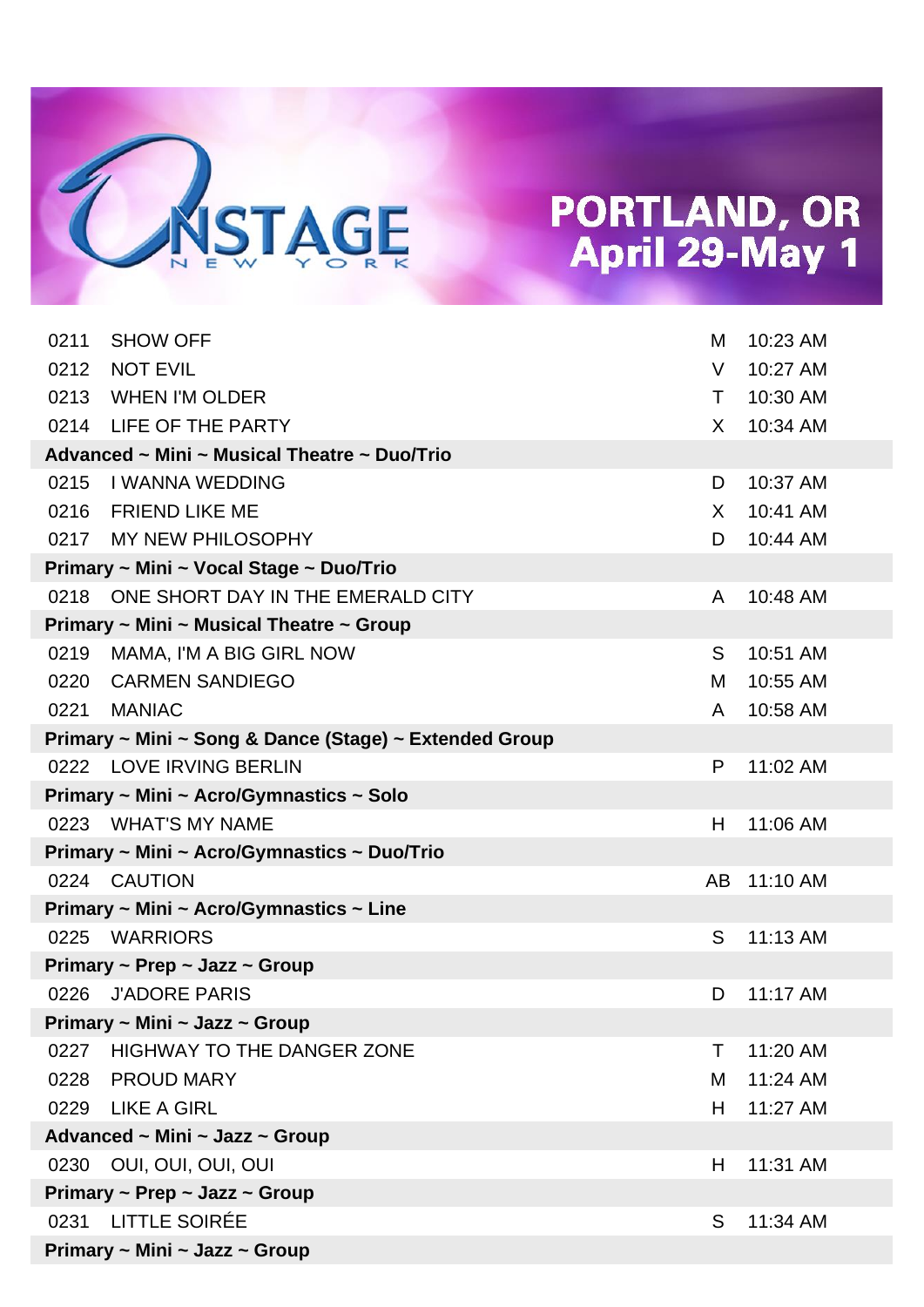

| 0232         | <b>TRIBE</b>                     | S  | 11:38 AM |
|--------------|----------------------------------|----|----------|
| 0233         | AIN'T NO MOUNTAIN HIGH ENOUGH    | H. | 11:41 AM |
|              | Primary ~ Mini ~ Jazz ~ Line     |    |          |
|              | 0234 CALL ME MAYBE               | T. | 11:45 AM |
|              | Advanced ~ Mini ~ Jazz ~ Line    |    |          |
|              | 0235 SWING TIME                  | X. | 11:48 AM |
| <b>BREAK</b> |                                  |    |          |
|              | Primary ~ Mini ~ Jazz ~ Line     |    |          |
| 0236         | DEVIL WITH A BLUE DRESS          | Τ  | 12:02 PM |
|              | Primary ~ Mini ~ Open ~ Line     |    |          |
| 0237         | SAUDA KHARA KHARA                | F. | 12:05 PM |
| 0238         | <b>GRAVITY</b>                   | W  | 12:09 PM |
|              | Primary ~ Mini ~ Jazz ~ Group    |    |          |
| 0239         | <b>COME ON EILEEN</b>            | H  | 12:12 PM |
| 0240         | <b>MY HAIR</b>                   | A  | 12:16 PM |
|              | Primary ~ Mini ~ Jazz ~ Duo/Trio |    |          |
| 0241         | LET'S HEAR IT FOR THE BOY        | T  | 12:19 PM |
| 0242         | <b>UPTOWN GIRL</b>               | Τ  | 12:23 PM |
| 0243         | BREAK A SWEAT                    | H. | 12:26 PM |
| 0244         | I'VE GOT THE MUSIC IN ME         | T  | 12:30 PM |
| 0245         | <b>CROWD GO CRAZY</b>            | Τ  | 12:33 PM |
| 0247         | <b>TWEET</b>                     | Τ  | 12:37 PM |
| 0248         | <b>OLD TIME ROCK &amp; ROLL</b>  | Τ  | 12:40 PM |
| 0249         | MEET ME AT THE ROXY              | Τ  | 12:44 PM |
|              | Primary ~ Prep ~ Jazz ~ Solo     |    |          |
| 0250         | UNLEASH THE DIVA                 | S  | 12:47 PM |
|              | Primary ~ Mini ~ Jazz ~ Solo     |    |          |
| 0251         | <b>FOLLOW ME DOWN</b>            | H  | 12:51 PM |
| 0252         | <b>GREAT BALLS OF FIRE</b>       | X  | 12:54 PM |
| 0253         | I FEEL GOOD                      | H. | 12:58 PM |
| 0254         | <b>I WANT IT NOW</b>             | S  | 01:01 PM |
| 0255         | <b>WILD SIDE</b>                 | H  | 01:05 PM |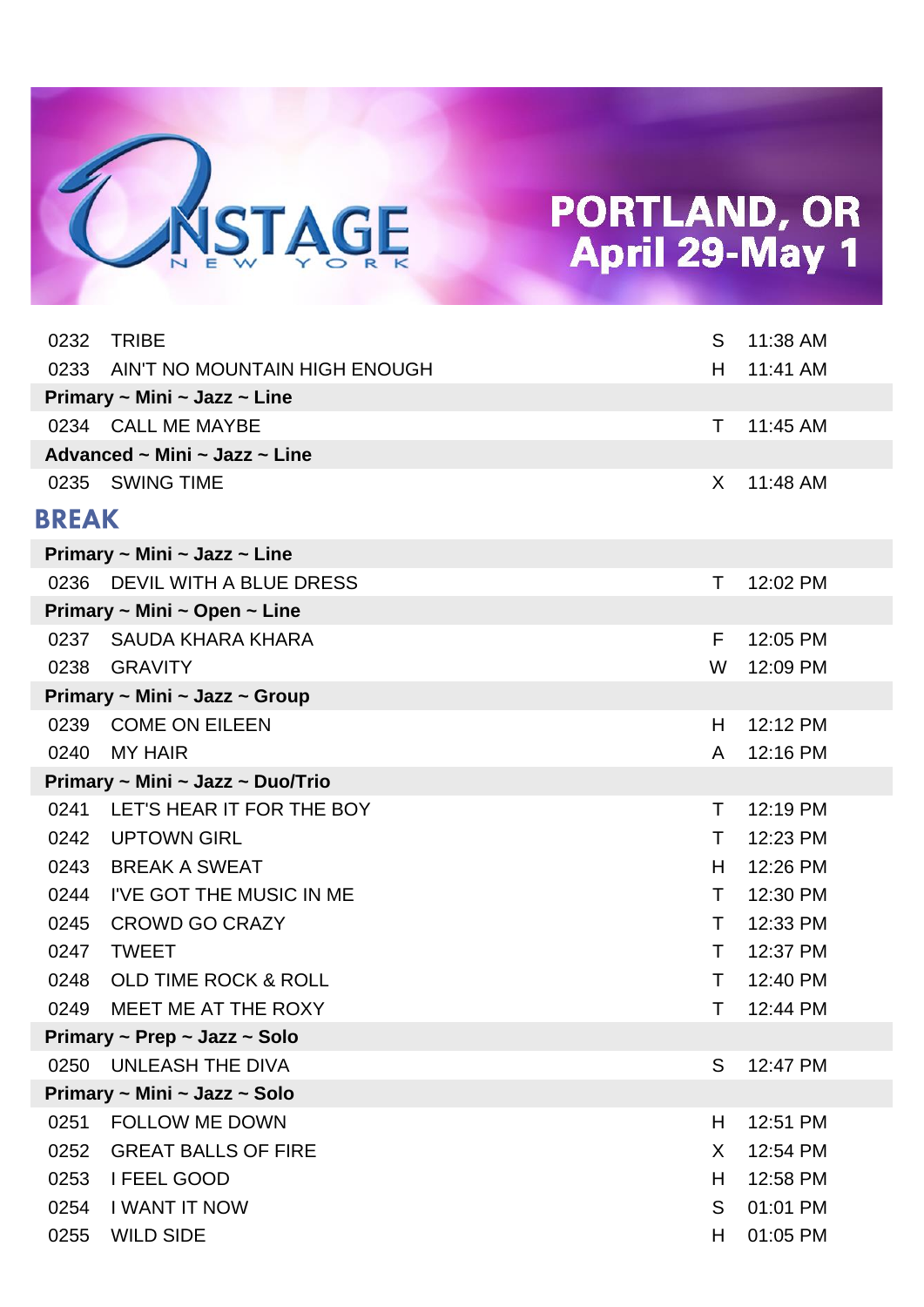

| 0256                                | <b>BE HAPPY</b>                               | AB.    | 01:08 PM    |  |
|-------------------------------------|-----------------------------------------------|--------|-------------|--|
| 0257                                | <b>EVIL LIKE ME</b>                           | H.     | 01:12 PM    |  |
| 0258                                | SEE IT IN COLOR                               | V      | 01:15 PM    |  |
| 0259                                | <b>SHAKE IT OFF</b>                           | H.     | 01:19 PM    |  |
| 0261                                | <b>DO IT LIKE THIS</b>                        | H.     | 01:22 PM    |  |
| 0262                                | THIS IS WHAT YOU CAME FOR                     | A      | 01:26 PM    |  |
| 0263                                | <b>GLAM</b>                                   | $\cup$ | 01:29 PM    |  |
| 0264                                | <b>WOLVES</b>                                 | м      | 01:33 PM    |  |
| 0265                                | <b>CRAZY LOVE</b>                             | T.     | 01:36 PM    |  |
| 0266                                | HIT THE ROAD JACK                             | F      | 01:40 PM    |  |
| 0267                                | <b>VERTIGO</b>                                |        | AC 01:43 PM |  |
|                                     | Advanced ~ Mini ~ Open ~ Solo                 |        |             |  |
| 0268                                | <b>FEVER REST</b>                             | S      | 01:47 PM    |  |
|                                     | Advanced ~ Mini ~ Jazz ~ Solo                 |        |             |  |
| 0269                                | THE MAD HATTER                                | D      | 01:50 PM    |  |
| 0270                                | <b>FEELIN'IT</b>                              | H      | 01:54 PM    |  |
|                                     | 0271 THE BUSINESS OF LOVE                     | D      | 01:57 PM    |  |
|                                     | Primary ~ Mini ~ Open ~ Duo/Trio              |        |             |  |
|                                     | 0272 RECORDS                                  | AB.    | 02:01 PM    |  |
|                                     | Primary ~ Mini ~ Open ~ Solo                  |        |             |  |
|                                     | 0273 CRYSTALLIZE                              | W      | 02:04 PM    |  |
|                                     | Advanced ~ Mini ~ Open ~ Solo                 |        |             |  |
|                                     | 0274 SMOOTH CRIMINAL                          | X.     | 02:08 PM    |  |
|                                     | Advanced ~ Mini ~ Song & Dance (Stage) ~ Solo |        |             |  |
| 0275 TBA                            |                                               | S      | 02:11 PM    |  |
|                                     | Advanced ~ Mini ~ Hip Hop ~ Solo              |        |             |  |
|                                     | 0276 WHAT YOU WORKIN' WITH                    | D      | 02:15 PM    |  |
| Primary ~ Mini ~ Hip Hop ~ Duo/Trio |                                               |        |             |  |
| 0278                                | WORTH IT                                      | Μ      | 02:18 PM    |  |
|                                     | Primary ~ Mini ~ Hip Hop ~ Group              |        |             |  |
| 0279                                | CAN YOU DO IT SIMPLY?                         | S      | 02:22 PM    |  |
| 0280                                | <b>LIL KIDS POSSE</b>                         | Е      | 02:25 PM    |  |
| 0281                                | IF IT AIN'T 'BOUT THE SQUAD                   | S      | 02:29 PM    |  |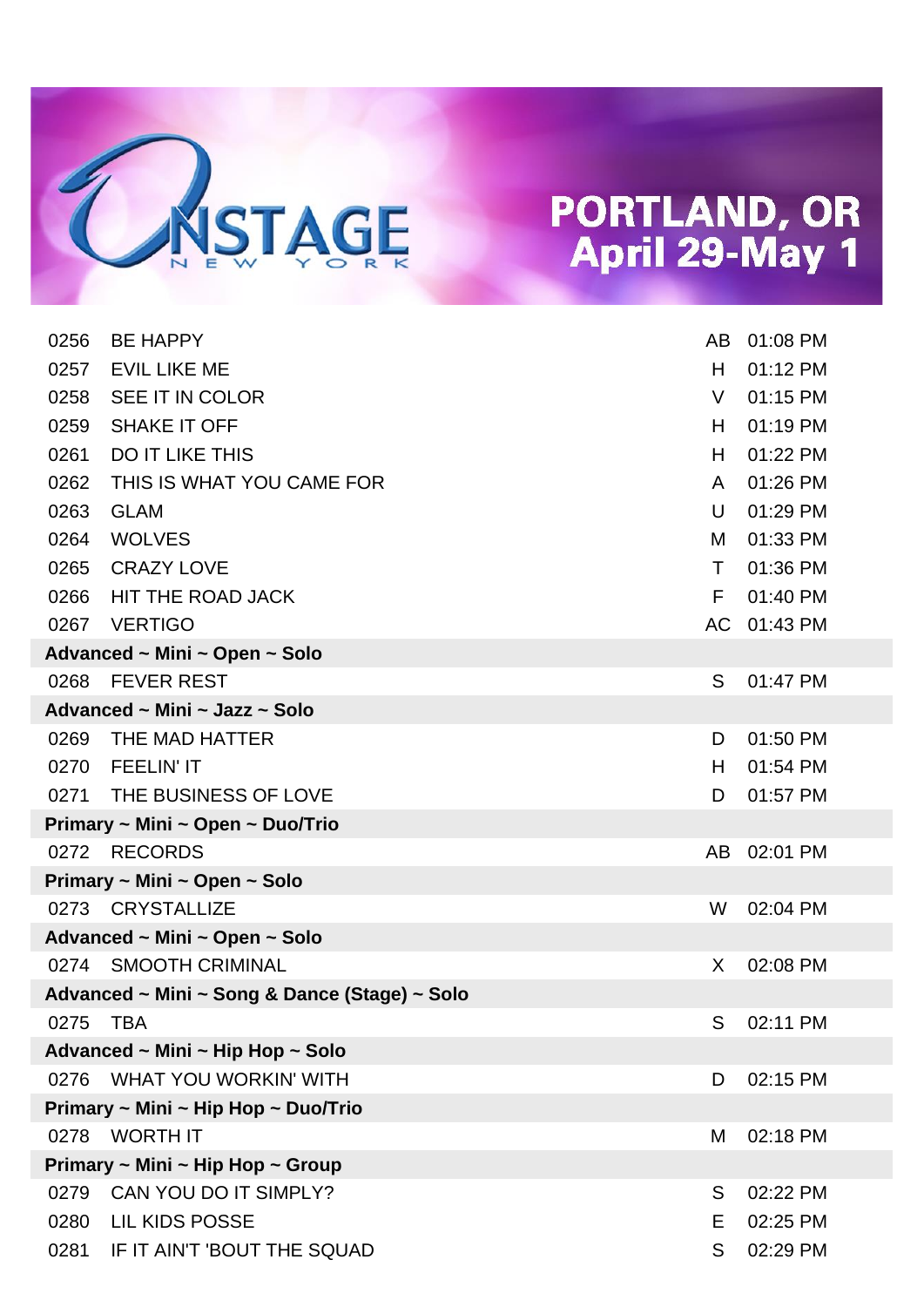

#### **MINI AWARDS CEREMONY**

\*\*All posted times are APPROXIMATE and all performers should be prepared to perform at least 60 minutes in advance, in the event the program is running ahead of schedule. Intentional manipulation of the running order will result in disqualification.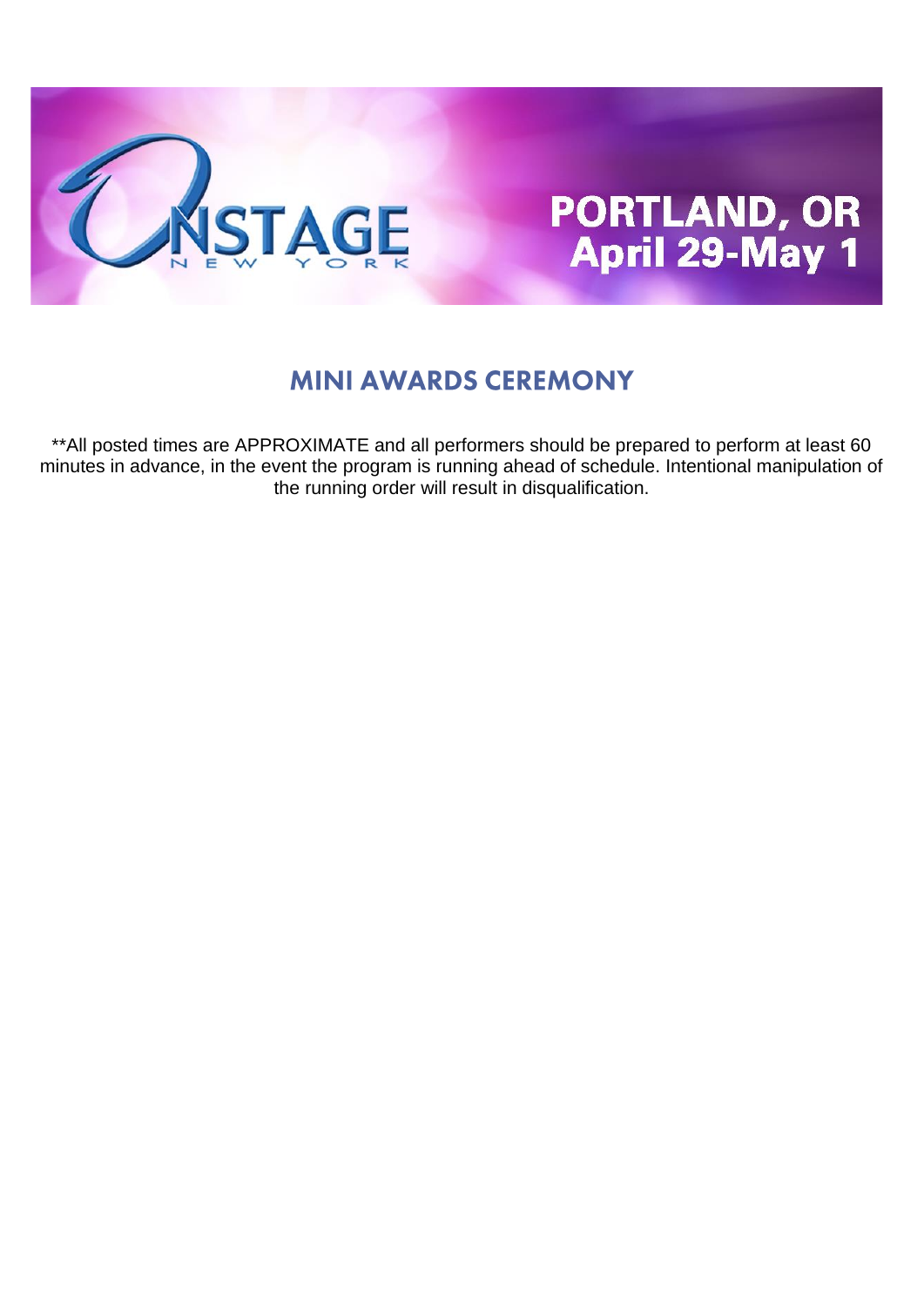

#### **April 30, 2022**

#### **JUNIOR COMPETITION**

| Advanced ~ Junior ~ Musical Theatre ~ Extended Line |                                                        |              |          |  |  |
|-----------------------------------------------------|--------------------------------------------------------|--------------|----------|--|--|
|                                                     | 0282 WAYS TO BE WICKED                                 | K.           | 03:30 PM |  |  |
|                                                     | Primary ~ Junior ~ Musical Theatre ~ Duo/Trio          |              |          |  |  |
|                                                     | 0283 BEST FRIEND                                       | A            | 03:34 PM |  |  |
|                                                     | 0284 I WANT TO BE EVIL                                 | A            | 03:38 PM |  |  |
|                                                     | Advanced ~ Junior ~ Musical Theatre ~ Solo             |              |          |  |  |
|                                                     | 284A HOT LUNCH JAM                                     | $\mathsf{X}$ | 03:41 PM |  |  |
|                                                     | Primary ~ Junior ~ Musical Theatre ~ Solo- INDEPENDENT |              |          |  |  |
|                                                     | 0285 FOX MAMBO                                         | Q            | 03:45 PM |  |  |
|                                                     | Primary ~ Junior ~ Musical Theatre ~ Solo              |              |          |  |  |
|                                                     | 0286 HIT ME WITH A HOT NOTE                            | T.           | 03:48 PM |  |  |
|                                                     | 0287 EVERYDAY PRINCESS                                 | N.           | 03:52 PM |  |  |
|                                                     | Advanced ~ Junior ~ Musical Theatre ~ Duo/Trio         |              |          |  |  |
|                                                     | 0290 STEP SISTERS LAMENT                               | S            | 03:55 PM |  |  |
|                                                     | 0291 FRIENDS TILL THE END                              | $\mathsf{X}$ | 03:59 PM |  |  |
|                                                     | Primary ~ Junior ~ Contemporary ~ Group                |              |          |  |  |
|                                                     | 0292 IT'S OK                                           | W            | 04:07 PM |  |  |
|                                                     | 0293 YOU ARE A MEMORY                                  | S.           | 04:11 PM |  |  |
|                                                     | Primary ~ Junior ~ Lyrical ~ Group                     |              |          |  |  |
|                                                     | 0294 WONDERFUL LIFE                                    | A            | 04:14 PM |  |  |
|                                                     | Primary ~ Junior ~ Contemporary ~ Group                |              |          |  |  |
|                                                     | 0295 SO WILL I                                         | O            | 04:18 PM |  |  |
|                                                     | 0296 CALL YOUR SISTER                                  | G            | 04:21 PM |  |  |
|                                                     | 0297 GHOSTS                                            | A            | 04:25 PM |  |  |
|                                                     | Advanced ~ Junior ~ Contemporary ~ Group               |              |          |  |  |
|                                                     | 0298 SUPER CUT                                         | T.           | 04:28 PM |  |  |
|                                                     | 0299 DANCE ME TO THE END                               | K.           | 04:32 PM |  |  |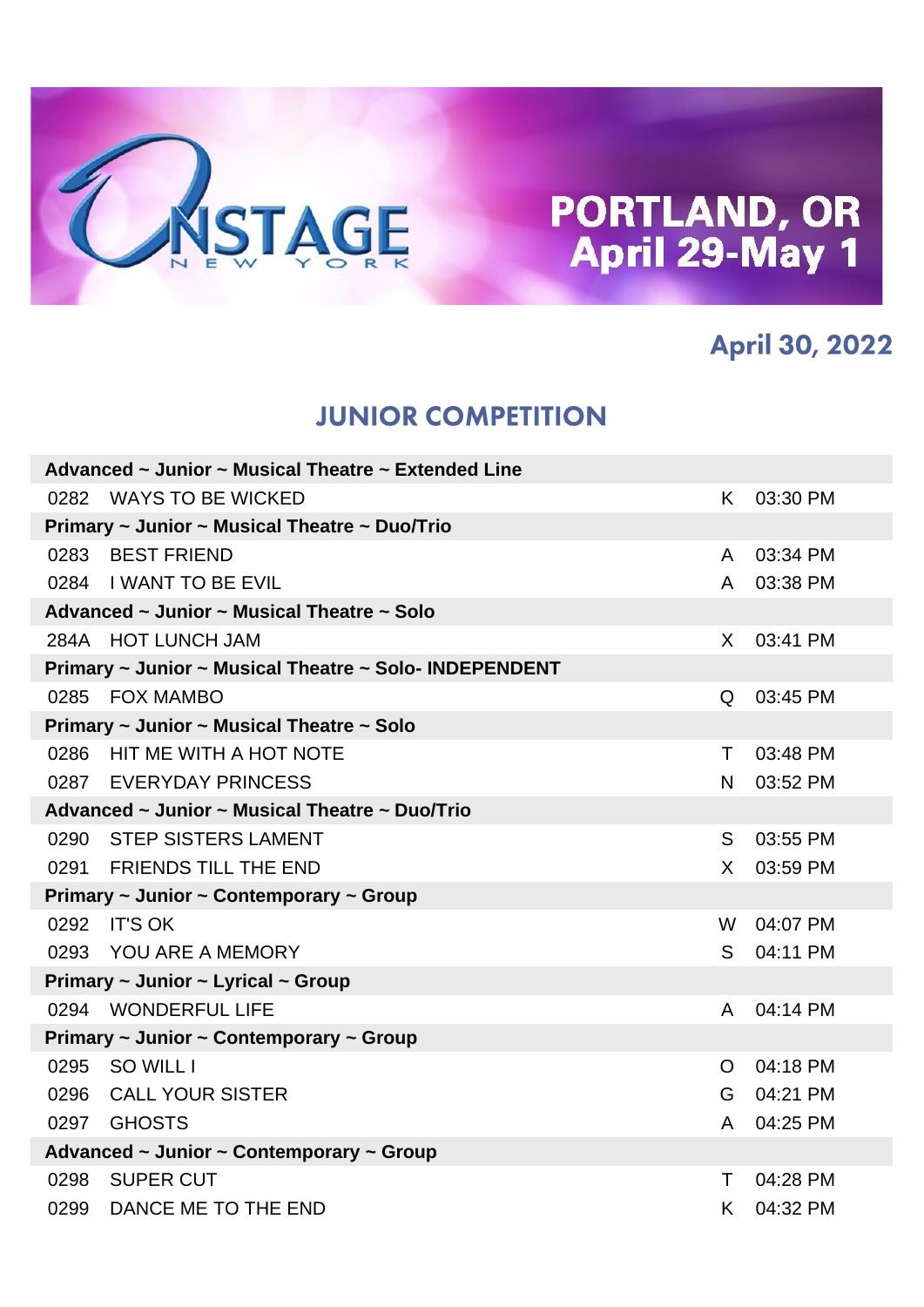

| Advanced $\sim$ Junior $\sim$ Contemporary $\sim$ Large Production |                                                |              |          |  |  |
|--------------------------------------------------------------------|------------------------------------------------|--------------|----------|--|--|
| 0300                                                               | WHAT ABOUT US                                  | D            | 04:35 PM |  |  |
|                                                                    | Advanced ~ Junior ~ Contemporary ~ Solo        |              |          |  |  |
| 0301                                                               | <b>SOVEREIGN SURVIVOR</b>                      | S.           | 04:40 PM |  |  |
|                                                                    | Primary ~ Junior ~ Contemporary ~ Solo         |              |          |  |  |
|                                                                    | 301A WAVES                                     | W            | 04:43 PM |  |  |
| 0302                                                               | <b>TURNING PAGE</b>                            | A            | 04:47 PM |  |  |
|                                                                    | 0303 EVERYBODY WANTS TO RULE THE WORLD         | S            | 04:50 PM |  |  |
|                                                                    | 0304 LOST                                      | P            | 04:54 PM |  |  |
| 0305                                                               | <b>IT'S ALRIGHT</b>                            | F.           | 04:57 PM |  |  |
|                                                                    | Primary ~ Junior ~ Lyrical ~ Solo              |              |          |  |  |
| 0306                                                               | MONOCROMATIC                                   | S            | 05:01 PM |  |  |
|                                                                    | Primary ~ Junior ~ Vocal Pop ~ Solo            |              |          |  |  |
|                                                                    | 0307 NEVER ENOUGH                              | A            | 05:04 PM |  |  |
|                                                                    | Advanced ~ Junior ~ Contemporary ~ Solo        |              |          |  |  |
| 0308                                                               | <b>PANIC ROOM</b>                              | $\mathsf{X}$ | 05:08 PM |  |  |
| 0309                                                               | <b>SET FREE</b>                                | K.           | 05:11 PM |  |  |
| 0310                                                               | <b>WONDER</b>                                  | $\mathsf{X}$ | 05:15 PM |  |  |
| 0311                                                               | <b>ECHO</b>                                    | D            | 05:18 PM |  |  |
| 0312                                                               | IN SPITE OF ALL                                | X.           | 05:22 PM |  |  |
|                                                                    | 0313 THE MESSENGER                             | D            | 05:25 PM |  |  |
|                                                                    | Primary ~ Junior ~ Vocal Stage ~ Solo          |              |          |  |  |
|                                                                    | 0314 LOOK WHAT HAPPENED TO MABEL               | A            | 05:29 PM |  |  |
|                                                                    | Primary ~ Junior ~ Tap ~ Solo- INDEPENDENT     |              |          |  |  |
|                                                                    | 0315 AT YOUR FEET                              | R            | 05:32 PM |  |  |
|                                                                    | Primary ~ Junior ~ Tap ~ Solo                  |              |          |  |  |
| 0316                                                               | <b>RHYTHMS</b>                                 | N            | 05:36 PM |  |  |
| 0317                                                               | <b>SERVE IT UP</b>                             | A            | 05:39 PM |  |  |
|                                                                    | Primary ~ Junior ~ Song & Dance (Stage) ~ Solo |              |          |  |  |
| 0318                                                               | I'M A BRASS BAND                               | A            | 05:43 PM |  |  |
|                                                                    | Advanced ~ Junior ~ Tap ~ Solo                 |              |          |  |  |
| 0319                                                               | CAN'T TURN YOU LOOSE                           | Z            | 05:46 PM |  |  |
| 0320                                                               | <b>BETTER TOGETHER</b>                         | Τ            | 05:50 PM |  |  |
|                                                                    |                                                |              |          |  |  |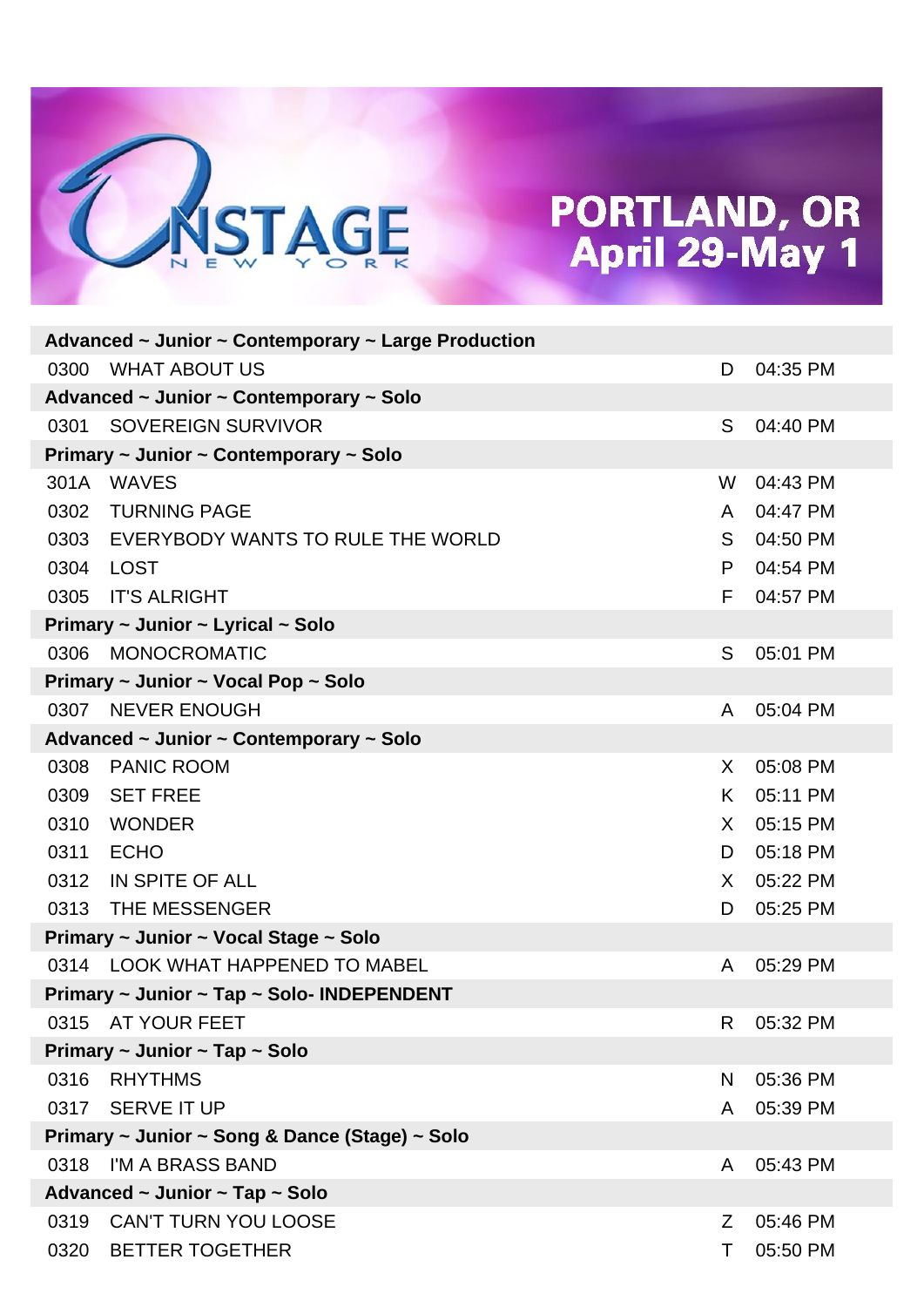

|              | Primary ~ Junior ~ Tap ~ Duo/Trio             |              |             |
|--------------|-----------------------------------------------|--------------|-------------|
| 0321         | <b>HAPPY DANCE</b>                            | AB           | 05:53 PM    |
|              | 321A THE SWEET ESCAPE                         |              | AC 05:57 PM |
|              | Advanced ~ Junior ~ Tap ~ Duo/Trio            |              |             |
| 0322         | HITIT!                                        | N            | 06:00 PM    |
|              | Primary $\sim$ Junior $\sim$ Tap $\sim$ Group |              |             |
| 0323         | <b>THINK</b>                                  | S            | 06:04 PM    |
| 0324         | YUM YUM                                       |              | 06:07 PM    |
|              | Advanced ~ Junior ~ Tap ~ Group               |              |             |
| 0325         | LET'S GROOVE TONIGHT                          | Τ            | 06:11 PM    |
|              | 0327 GET DA                                   | Τ            | 06:14 PM    |
| <b>BREAK</b> |                                               |              |             |
|              | Primary ~ Junior ~ Contemporary ~ Group       |              |             |
| 0328         | <b>BLOOM</b>                                  | A            | 06:28 PM    |
|              | Primary ~ Junior ~ Lyrical ~ Group            |              |             |
|              | 0329 LOOK UP CHILD                            | $\mathsf{l}$ | 06:31 PM    |
|              | Advanced ~ Junior ~ Lyrical ~ Group           |              |             |
| 0330         | <b>JOY</b>                                    | Τ            | 06:35 PM    |
| 0331         | <b>CHASING CARS</b>                           | K.           | 06:38 PM    |
| 0332         | HALO                                          | W            | 06:42 PM    |
|              | Primary ~ Junior ~ Lyrical ~ Solo             |              |             |
| 0333         | <b>FINISHING THE HAT</b>                      | F            | 06:45 PM    |
| 0334         | RUNAWAY                                       | AB.          | 06:49 PM    |
| 0335         | <b>CANYON</b>                                 |              | AC 06:52 PM |
| 0336         | THE MIDDLE                                    | F            | 06:56 PM    |
| 0337         | US                                            | H            | 06:59 PM    |
| 0338         | <b>LA LUNA</b>                                | F            | 07:03 PM    |
| 0339         | <b>OLD FRIENDS</b>                            | O            | 07:06 PM    |
|              | Primary ~ Junior ~ Lyrical ~ Duo/Trio         |              |             |
| 0340         | <b>RATHER BE</b>                              | Τ            | 07:10 PM    |
|              | Advanced ~ Junior ~ Lyrical ~ Duo/Trio        |              |             |
| 0341         | <b>ALL SMILES</b>                             | D            | 07:13 PM    |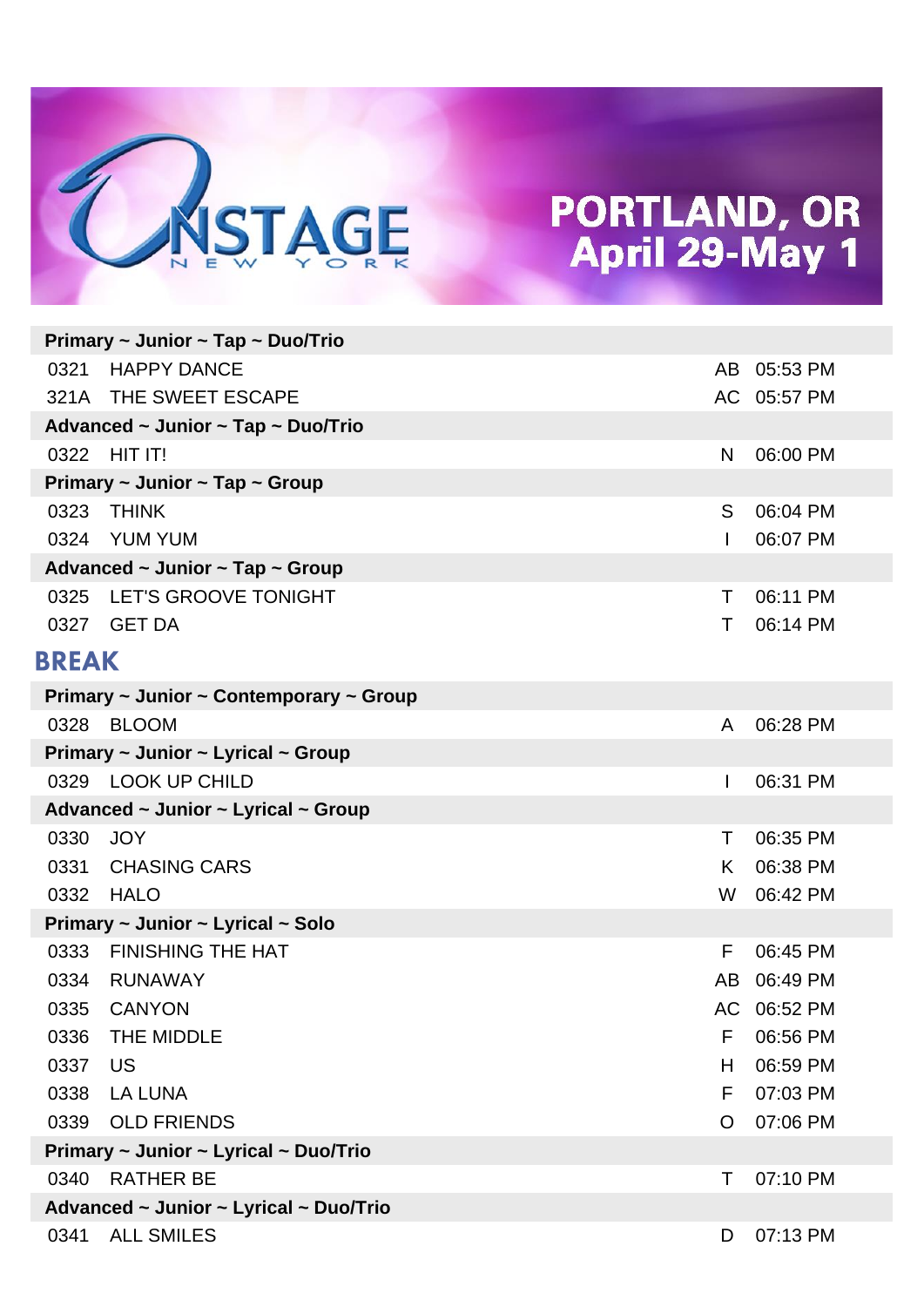

| 0342                               | HALLELUJAH                                       | D            | 07:17 PM    |  |  |  |
|------------------------------------|--------------------------------------------------|--------------|-------------|--|--|--|
| Advanced ~ Junior ~ Lyrical ~ Solo |                                                  |              |             |  |  |  |
| 0343                               | <b>HOME AGAIN</b>                                | H            | 07:20 PM    |  |  |  |
| 0344                               | <b>REMEDY</b>                                    | K.           | 07:24 PM    |  |  |  |
| 0345                               | <b>BOTH SIDES NOW</b>                            | F            | 07:27 PM    |  |  |  |
| 0346                               | <b>OUT OF OUR DEPTH</b>                          | D            | 07:31 PM    |  |  |  |
| 0347                               | <b>DAYDREAMER</b>                                | т            | 07:34 PM    |  |  |  |
| 0348                               | <b>JEALOUS OF THE ANGELS</b>                     | W            | 07:38 PM    |  |  |  |
| 0349                               | <b>DECIMAL</b>                                   | T.           | 07:41 PM    |  |  |  |
| 0350                               | <b>I DON'T THINK ABOUT YOU</b>                   | W            | 07:45 PM    |  |  |  |
| 0351                               | <b>OCEAN</b>                                     | Τ            | 07:48 PM    |  |  |  |
|                                    | Advanced ~ Junior ~ Vocal Stage ~ Solo           |              |             |  |  |  |
|                                    | 0352 QUIET                                       | A            | 07:52 PM    |  |  |  |
|                                    | Primary ~ Junior ~ Acro/Gymnastics ~ Solo        |              |             |  |  |  |
| 0353                               | <b>BANG</b>                                      |              | AB 07:55 PM |  |  |  |
|                                    | Advanced ~ Junior ~ Vocal Stage ~ Solo           |              |             |  |  |  |
|                                    | 0354 THE ANONYMOUS ONES                          | A            | 07:59 PM    |  |  |  |
|                                    | Primary ~ Junior ~ Jazz ~ Extended Lg Production |              |             |  |  |  |
|                                    | 0355 FUNK SOLE BROTHER REMIX                     | Τ            | 08:02 PM    |  |  |  |
|                                    | Primary ~ Junior ~ Jazz ~ Solo- INDEPENDENT      |              |             |  |  |  |
| 0356                               | <b>TOO MUCH</b>                                  | R            | 08:10 PM    |  |  |  |
|                                    | Primary $\sim$ Junior $\sim$ Jazz $\sim$ Solo    |              |             |  |  |  |
|                                    | 0357 SHAKE THE ROOM                              | F            | 08:14 PM    |  |  |  |
| 0358                               | <b>JUST DANCE!</b>                               |              | AC 08:17 PM |  |  |  |
|                                    | 0359 LET'S GET LOUD                              | $\mathsf{A}$ | 08:21 PM    |  |  |  |
| 0360                               | BLAH BLAH BLAH CHA CHA CHA                       | F            | 08:24 PM    |  |  |  |
| 0361                               | <b>BRAVE</b>                                     | O            | 08:28 PM    |  |  |  |
| 0362                               | <b>FLY AWAY</b>                                  |              | AC 08:31 PM |  |  |  |
| 0363                               | SOMETHING'S HAPPENING TO ME                      | F.           | 08:35 PM    |  |  |  |
| 0364                               | WINGS!                                           |              | AC 08:38 PM |  |  |  |
| 0365                               | <b>GROOVE IS IN THE HEART</b>                    | A            | 08:42 PM    |  |  |  |
|                                    | Primary $\sim$ Junior $\sim$ Jazz $\sim$ Line    |              |             |  |  |  |
| 0366                               | MAKEBA                                           | Τ            | 08:45 PM    |  |  |  |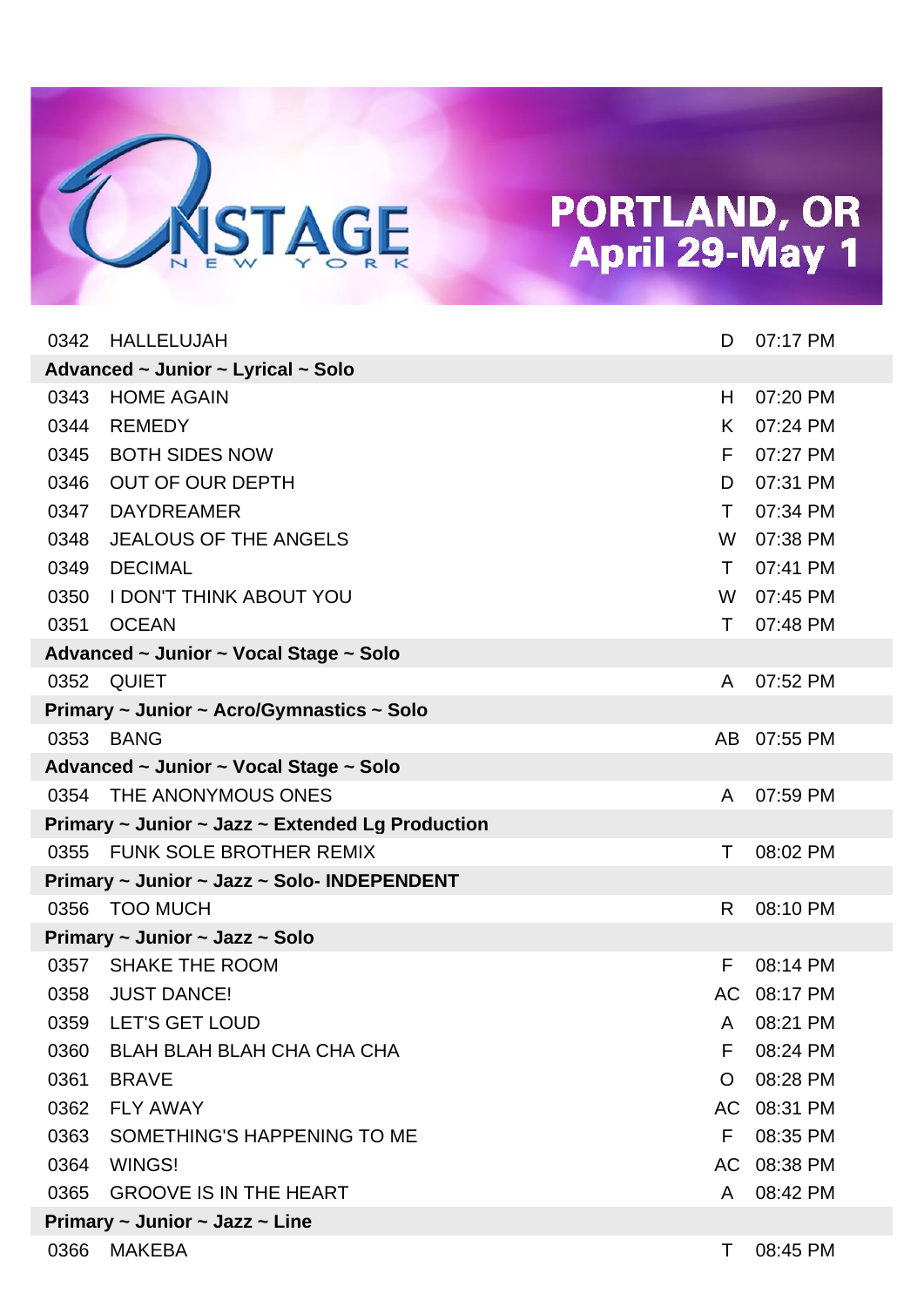

|      | Advanced ~ Junior ~ Jazz ~ Solo                    |         |          |
|------|----------------------------------------------------|---------|----------|
| 0367 | <b>CONFIDENT</b>                                   | K.      | 08:49 PM |
|      | 0368 SHAKE AND POP                                 | Τ       | 08:52 PM |
|      | Primary $\sim$ Junior $\sim$ Jazz $\sim$ Group     |         |          |
| 0369 | WOMANIZER                                          | S       | 08:56 PM |
|      | 0370 HEARTSHAPED BOX                               | $\circ$ | 08:59 PM |
|      | Advanced ~ Junior ~ Jazz ~ Group                   |         |          |
| 0372 | <b>RESPECT</b>                                     | Τ       | 09:03 PM |
| 0373 | THAT THING YOU DO                                  | D       | 09:06 PM |
|      | 0374 COVER GIRL                                    | Τ       | 09:10 PM |
|      | Advanced $\sim$ Junior $\sim$ Hip Hop $\sim$ Group |         |          |
|      | 374A LET IT BANG                                   | S       | 09:13 PM |
|      | Advanced ~ Junior ~ Jazz ~ Group                   |         |          |
|      | 0375 RIVER DEEP, MOUNTAIN HIGH                     | D       | 09:17 PM |
| 0376 | <b>RAIN DANCE</b>                                  | W       | 09:20 PM |
|      | Primary ~ Junior ~ Jazz ~ Duo/Trio                 |         |          |
| 0377 | <b>MAKE IT SUPER LOUD</b>                          | A       | 09:24 PM |
|      | 0378 BOOGIE WOOGIE BUGLE BOY                       | D       | 09:27 PM |
|      | Advanced ~ Junior ~ Jazz ~ Duo/Trio                |         |          |
| 0379 | FUN                                                | T.      | 09:31 PM |
| 0381 | <b>MERCY</b>                                       | T.      | 09:34 PM |
| 0382 | <b>MAKE ME</b>                                     | T.      | 09:38 PM |
|      | Primary $\sim$ Junior $\sim$ Open $\sim$ Group     |         |          |
|      | 0383 SOMETIMES I VARY IT                           | S       | 09:41 PM |
|      | Advanced ~ Junior ~ Open ~ Group                   |         |          |
|      | 0384 WONDERLAND                                    | X.      | 09:45 PM |
|      | Advanced ~ Junior ~ Open ~ Duo/Trio                |         |          |
| 0385 | SOMEONE IN THE CROWD                               | т       | 09:48 PM |
|      | Advanced ~ Junior ~ Open ~ Line                    |         |          |
| 0386 | <b>KOKOMO</b>                                      | D       | 09:52 PM |
|      | Primary ~ Junior ~ Open ~ Solo                     |         |          |
| 0387 | <b>WORK SONG</b>                                   | W       | 09:55 PM |
| 0388 | TEMPERATURE IS BELOW FREEZING                      | P       | 09:59 PM |
|      |                                                    |         |          |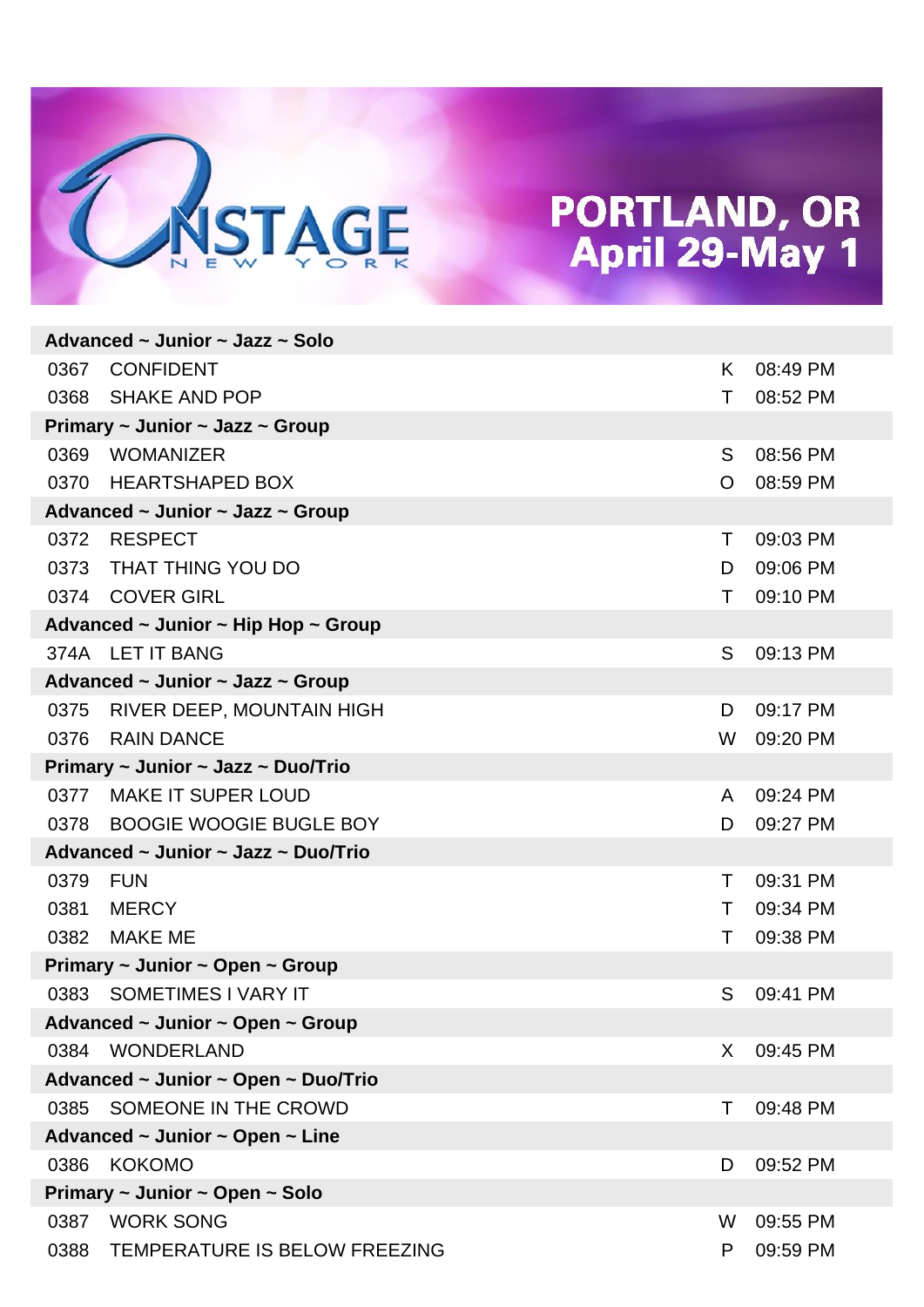

| Advanced ~ Junior ~ Open ~ Solo                   |                                                                                                                                                                                |          |  |  |  |  |
|---------------------------------------------------|--------------------------------------------------------------------------------------------------------------------------------------------------------------------------------|----------|--|--|--|--|
| <b>MEMORANDUM</b>                                 | X                                                                                                                                                                              | 10:02 PM |  |  |  |  |
|                                                   | D                                                                                                                                                                              | 10:06 PM |  |  |  |  |
|                                                   |                                                                                                                                                                                |          |  |  |  |  |
| <b>CAN'T RELATE</b>                               | U                                                                                                                                                                              | 10:09 PM |  |  |  |  |
|                                                   |                                                                                                                                                                                |          |  |  |  |  |
| <b>ENJOY THE SUN</b>                              | S.                                                                                                                                                                             | 10:13 PM |  |  |  |  |
| <b>SUPERSONIC</b>                                 | P                                                                                                                                                                              | 10:16 PM |  |  |  |  |
|                                                   |                                                                                                                                                                                |          |  |  |  |  |
| <b>MEN IN BLACK</b>                               | Н                                                                                                                                                                              | 10:20 PM |  |  |  |  |
| Primary $\sim$ Junior $\sim$ Hip Hop $\sim$ Group |                                                                                                                                                                                |          |  |  |  |  |
| <b>MISDEMEANOR LIFE</b>                           | Е                                                                                                                                                                              | 10:23 PM |  |  |  |  |
|                                                   | IT'S A BEAUTIFUL MORNING<br>Primary $\sim$ Junior $\sim$ Hip Hop $\sim$ Solo<br>Primary $\sim$ Junior $\sim$ Hip Hop $\sim$ Duo/Trio<br>Advanced ~ Junior ~ Hip Hop ~ Duo/Trio |          |  |  |  |  |

#### **JUNIOR AWARDS CEREMONY**

\*\*All posted times are APPROXIMATE and all performers should be prepared to perform at least 60 minutes in advance, in the event the program is running ahead of schedule. Intentional manipulation of the running order will result in disqualification.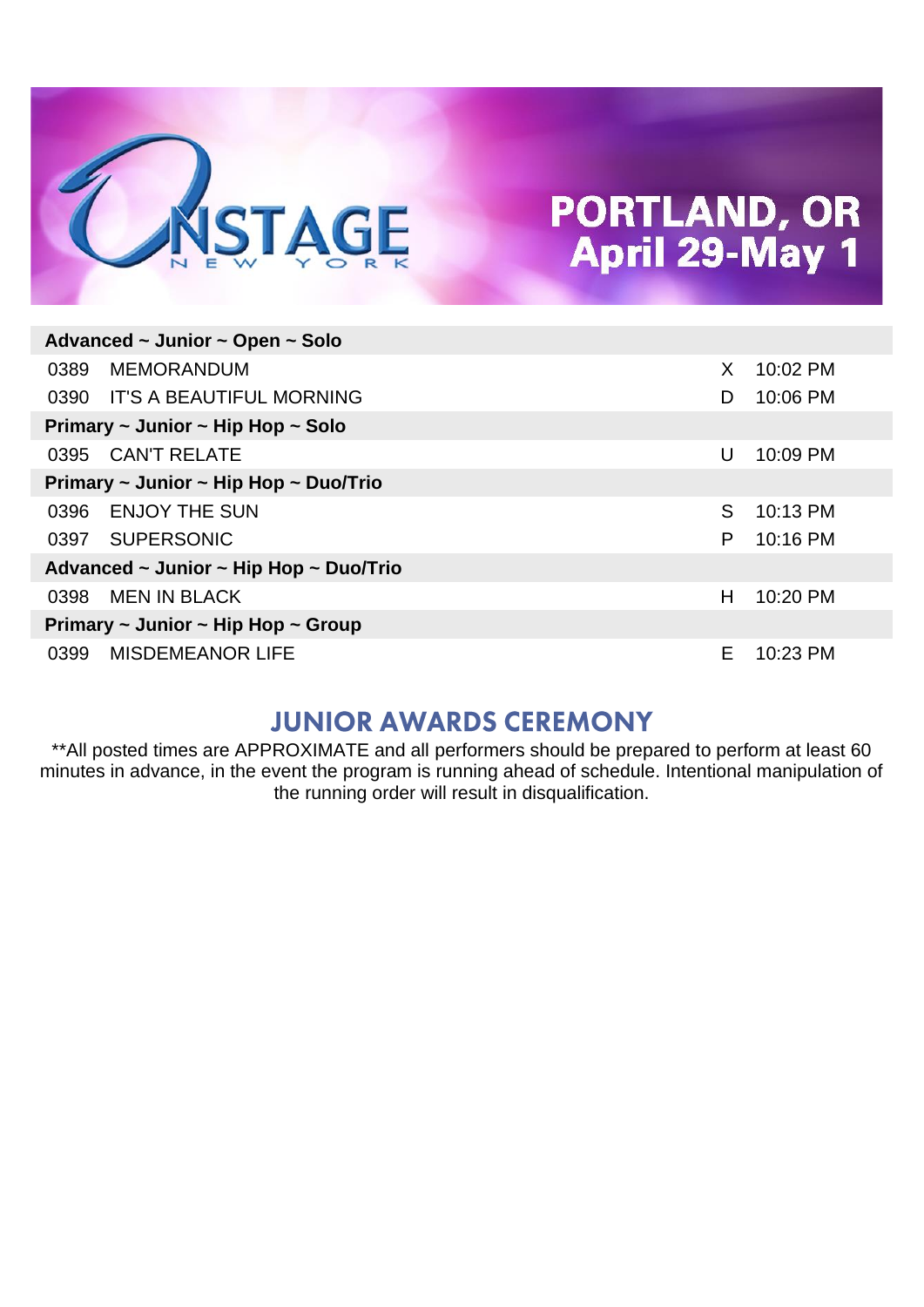

Sunday May 1, 2022

#### ALL ADULT AND TEEN GROUPS COMPETITION

| Primary $\sim$ Senior $\sim$ Jazz $\sim$ Group   |         |            |
|--------------------------------------------------|---------|------------|
| 0401 BLACK CAR                                   |         | A 08:00 AM |
| Primary ~ Teen ~ Contemporary ~ Group            |         |            |
| 0402 INNOCENCE                                   |         | A 08:03 AM |
| Primary $\sim$ Teen $\sim$ Lyrical $\sim$ Group  |         |            |
| 0403 BE STILL                                    | H.      | 08:07 AM   |
| 0404 REPEAT UNTIL DEATH                          | F.      | 08:10 AM   |
| Advanced ~ Senior ~ Song & Dance (Stage) ~ Group |         |            |
| 0405 ONCE UPON A DECEMBER                        |         | A 08:14 AM |
| Advanced ~ Teen ~ Lyrical ~ Group                |         |            |
| 0406 BEHIND THE WALL                             | $\circ$ | 08:17 AM   |
| 0407 PUT YOUR RECORDS ON                         | H.      | 08:21 AM   |
| 0408 RESCUE                                      | D       | 08:24 AM   |
| Primary ~ Teen ~ Lyrical ~ Group                 |         |            |
| 0409 WONDERING                                   | A       | 08:28 AM   |
| Primary $\sim$ Teen $\sim$ Lyrical $\sim$ Line   |         |            |
| 0410 BLUE FLOWER                                 | B.      | 08:31 AM   |
| 0411 STORM                                       |         | W 08:35 AM |
| Primary ~ Adult ~ Tap ~ Group                    |         |            |
| 0412 MY BABY JUST CARES FOR ME                   | N.      | 08:38 AM   |
| 0413 DOOR DASH                                   | A       | 08:42 AM   |
| Primary $\sim$ Teen $\sim$ Tap $\sim$ Group      |         |            |
| 0414 I'M A LADY                                  | A       | 08:45 AM   |
| Advanced ~ Teen ~ Tap ~ Line                     |         |            |
| 0415 THIS GIRL                                   | T.      | 08:49 AM   |
| Advanced ~ Teen ~ Tap ~ Group                    |         |            |
| 0416 GET DOWN ON IT                              | T.      | 08:52 AM   |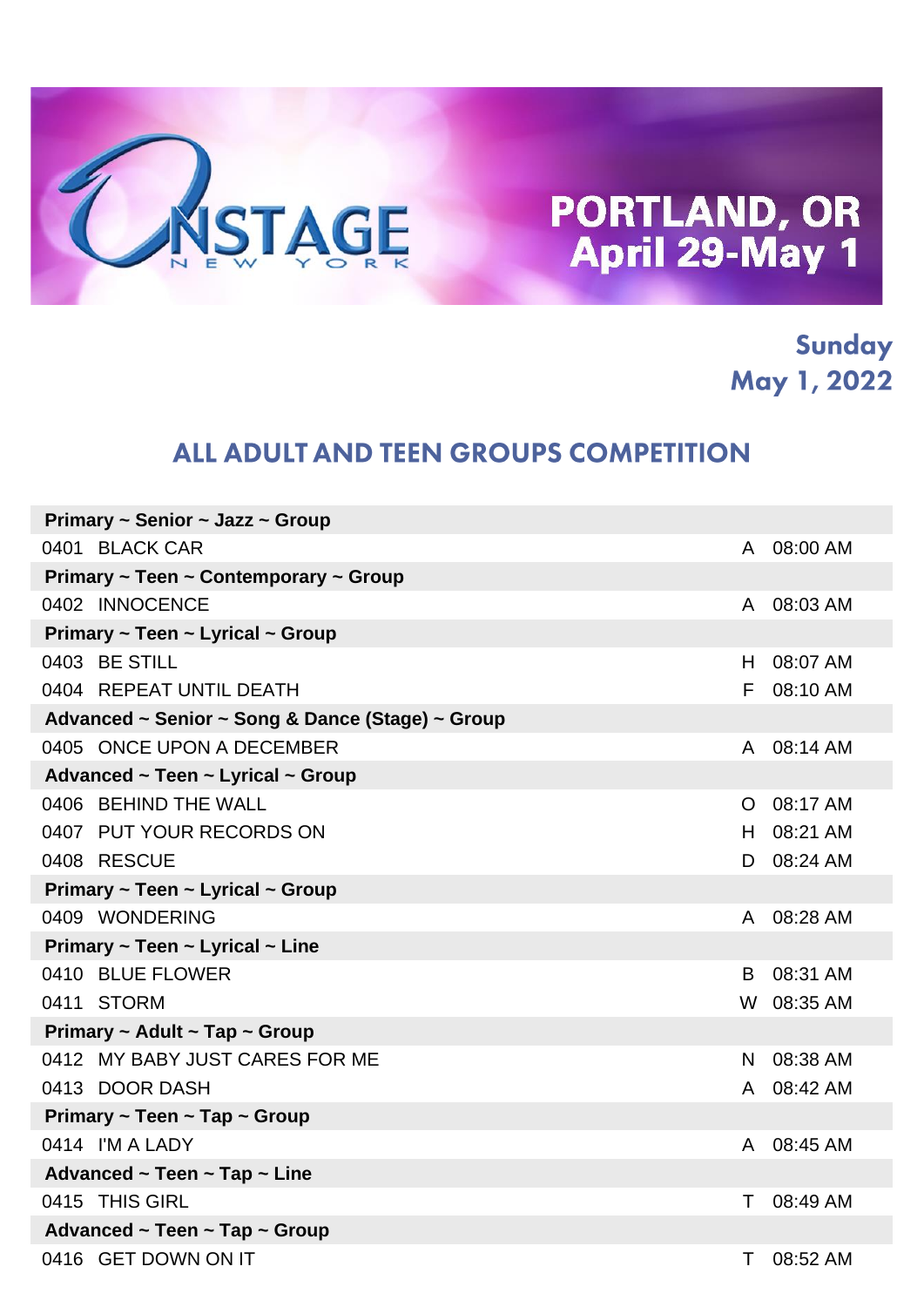

| Primary ~ Adult ~ Tap ~ Duo/Trio                   |    |             |
|----------------------------------------------------|----|-------------|
| 0417 NOBODY TILL SOMEBODY LOVES YOU                | N  | 08:56 AM    |
| Advanced ~ Teen ~ Ballet ~ Group                   |    |             |
| 0418 DISPARAITRE                                   | K. | 08:59 AM    |
| Primary $\sim$ Teen $\sim$ Tap $\sim$ Line         |    |             |
| 0419 42ND STREET                                   | A  | 09:03 AM    |
| Primary ~ Teen ~ Contemporary ~ Group              |    |             |
| 0420 COMING UP                                     | O  | 09:06 AM    |
| 0421 CARRY YOU                                     |    | W 09:10 AM  |
| 0422 BEDROOM CEILING                               | F  | 09:13 AM    |
| Primary ~ Teen ~ Lyrical ~ Group                   |    |             |
| 0423 FAITH                                         | A  | 09:17 AM    |
| Primary ~ Teen ~ Contemporary ~ Group              |    |             |
| 0424 COSMIC LOVE                                   | A  | 09:20 AM    |
| 0425 HIDE AND SEEK                                 | A  | 09:24 AM    |
| Advanced ~ Adult ~ Vocal Stage ~ Extended Group    |    |             |
| 0426 SIX (SUNDAY MORNING ONLY) ADJUDICATION ONLY   | A  | 09:27 AM    |
| Advanced ~ Teen ~ Contemporary ~ Group             |    |             |
| 0427 STRANGERS                                     | D  | 09:32 AM    |
| 0428 LOVE MYSELF                                   | H. | 09:35 AM    |
| 0429 ANYTHING BUT THE TRUTH                        |    | W 09:39 AM  |
| 0430 STRANGE LOVE                                  |    | K 09:42 AM  |
| Primary ~ Teen ~ Contemporary ~ Group              |    |             |
| 0431 I BELIEVE                                     | A  | 09:46 AM    |
| Primary ~ Senior ~ Contemporary ~ Group            |    |             |
| 0432 WANTED                                        | A  | 09:49 AM    |
| Advanced ~ Teen ~ Contemporary ~ Group             |    |             |
| 0433 LOOKS LIKE ME                                 | D  | 09:53 AM    |
| Primary ~ Adult ~ Contemporary ~ Solo- INDEPENDENT |    |             |
| 0434 SUPERMARKET FLOWERS                           |    | AA 09:56 AM |
| Advanced ~ Teen ~ Contemporary ~ Group             |    |             |
| 0435 DOLLARAMA                                     | H  | 10:00 AM    |
| 0436 DREAM STATE                                   | Τ  | 10:03 AM    |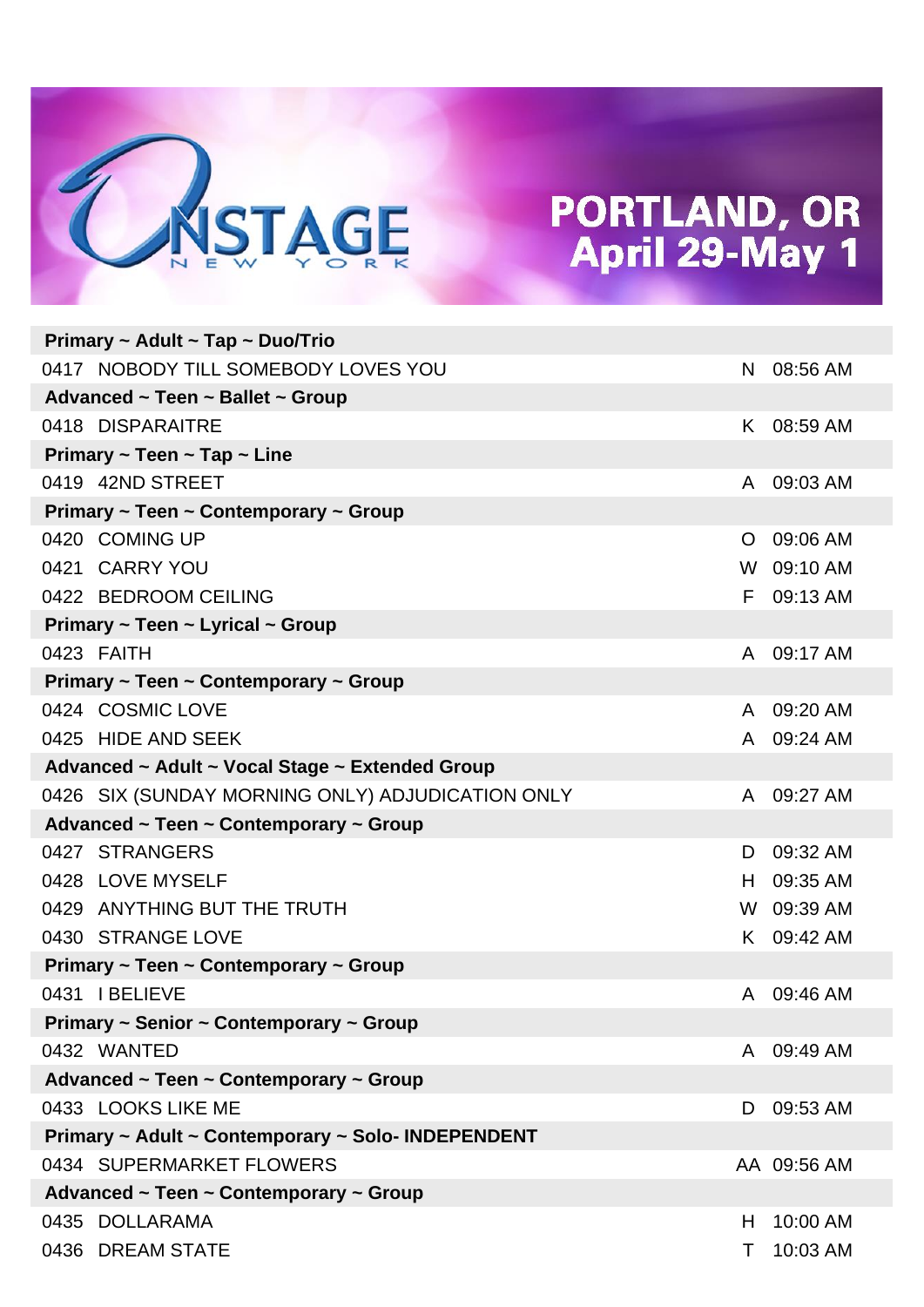

| 0437 LIKE A RIVER RUNS                       | D  | 10:07 AM   |
|----------------------------------------------|----|------------|
| 0438 CORNERSTONE                             | H  | 10:10 AM   |
| Primary ~ Teen ~ Contemporary ~ Line         |    |            |
| 0440 INVISIBLE                               | F  | 10:14 AM   |
| 0441 AWAKE MY SOUL                           | W  | 10:17 AM   |
| 0442 YOU WILL BE FOUND                       | A  | 10:21 AM   |
| Advanced ~ Teen ~ Contemporary ~ Line        |    |            |
| 0443 PAINT IT BLACK                          | C  | 10:24 AM   |
| 0444 THE LOUVRE                              | T. | 10:28 AM   |
| 0445 END OF LOVE                             | W  | 10:31 AM   |
| 0446 LOVE IN THE DARK                        | D  | 10:35 AM   |
| 0447 SEND ME ON MY WAY                       | H  | 10:38 AM   |
| Primary ~ Teen ~ Jazz ~ Group                |    |            |
| 0448 SIT DOWN, YOU'RE ROCKIN THE BOAT        | A  | 10:42 AM   |
| Primary ~ Teen ~ Open ~ Group                |    |            |
| 0449 GHOST                                   | B  | 10:45 AM   |
| 0450 NIGHT CIRCUS                            | P  | 10:49 AM   |
| Primary ~ Teen ~ Musical Theatre ~ Group     |    |            |
| 0451 SHOES                                   | A  | 10:52 AM   |
| Primary $\sim$ Teen $\sim$ Open $\sim$ Line  |    |            |
| 0452 THE BUTTERFLY EFFECT                    | B  | 10:56 AM   |
| Advanced $\sim$ Teen $\sim$ Open $\sim$ Line |    |            |
| 0453 50 WAYS TO LEAVE YOUR LOVER             | D  | 10:59 AM   |
| 0454 GOD'S GONNA CUT YOU DOWN                | H  | 11:03 AM   |
| 0456 MY MIND                                 |    | W 11:06 AM |
| 0457 THE TIMEKEEPERS                         |    | X 11:10 AM |
| Advanced ~ Teen ~ Open ~ Group               |    |            |
| 0458 MAKE A STAND                            | D  | 11:13 AM   |
| Primary ~ Senior ~ Open ~ Group              |    |            |
| 0459 TO WITHSTAND & RESTORE                  | B  | 11:17 AM   |
| Primary $\sim$ Adult $\sim$ Tap $\sim$ Group |    |            |
| 0460 NOTHING FROM NOTHING                    | N  | 11:21 AM   |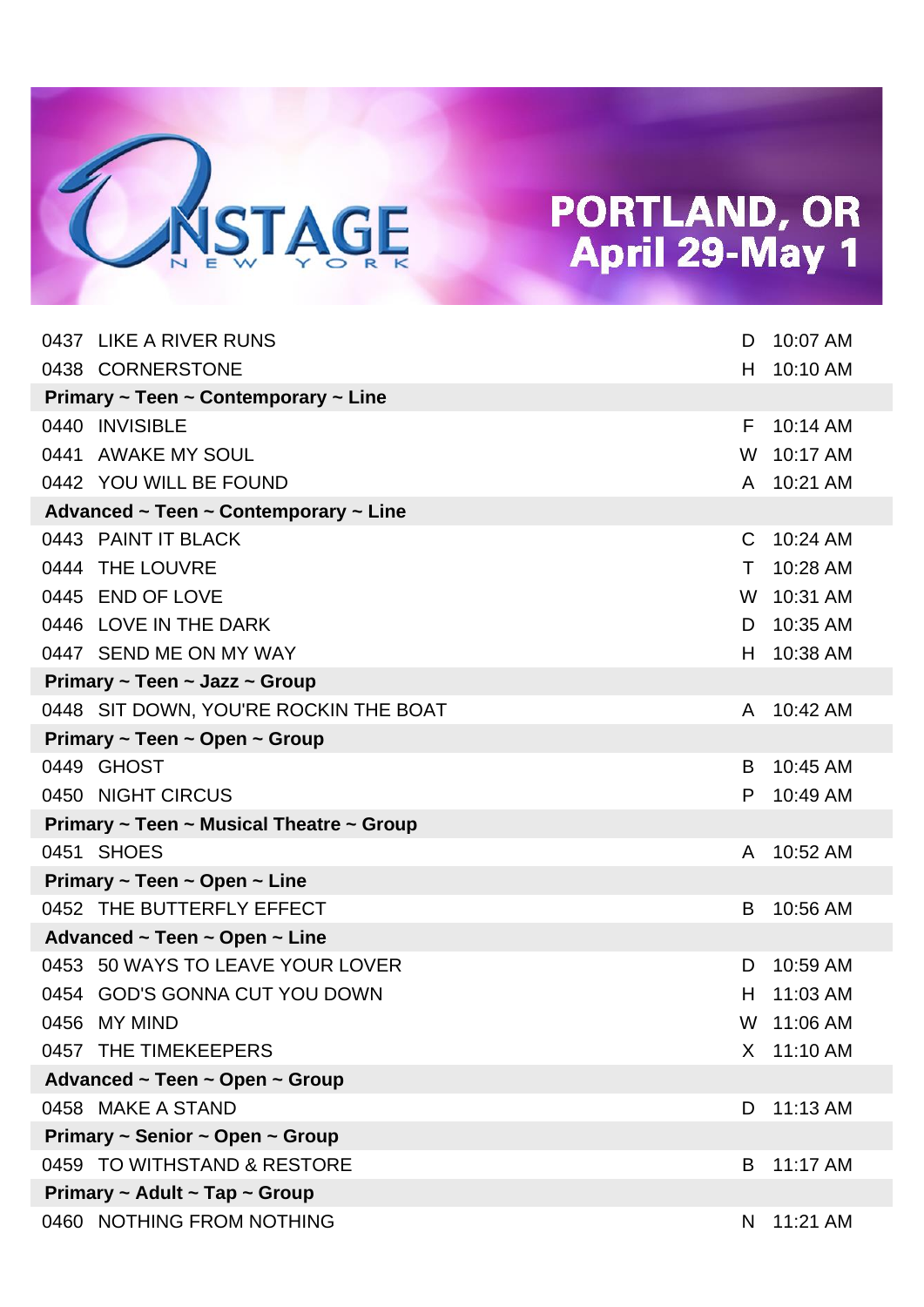

|           | Primary ~ Adult ~ Song & Dance (Stage) ~ Extended Line         |              |             |
|-----------|----------------------------------------------------------------|--------------|-------------|
|           | 0461 THE PRODUCERS                                             | A            | 11:25 AM    |
|           | Primary ~ Teen ~ Song & Dance (Stage) ~ Extended Sm Production |              |             |
|           | 0462 HAMILTON                                                  | $\mathsf{A}$ | 11:29 AM    |
|           | Primary $\sim$ Teen $\sim$ Open $\sim$ Large Production        |              |             |
|           | 0463 LIGHT UP THE NIGHT                                        | F            | 11:35 AM    |
|           | Primary $\sim$ Teen $\sim$ Jazz $\sim$ Group                   |              |             |
|           | 0465 BLACK & GOLD                                              | B            | 11:40 AM    |
|           | 0466 MATERIAL GIRL                                             | H.           | 11:43 AM    |
|           | 0468 DANCE AGAIN                                               | G            | 11:47 AM    |
|           | 0469 DANSE                                                     | A            | 11:50 AM    |
|           | Primary $\sim$ Teen $\sim$ Jazz $\sim$ Line                    |              |             |
|           | 0470 DIRTY LAUNDRY                                             | A            | 11:54 AM    |
|           | Primary $\sim$ Teen $\sim$ Hip Hop $\sim$ Group                |              |             |
|           | 0471 BECAUSE OF YOU                                            | B            | 11:57 AM    |
|           | Advanced $\sim$ Teen $\sim$ Jazz $\sim$ Line                   |              |             |
|           | 0473 TROUBLE IN PARADISE                                       | Τ            | 12:01 PM    |
|           | 0474 GOLD                                                      | O            | 12:04 PM    |
|           | Advanced ~ Teen ~ Jazz ~ Group                                 |              |             |
|           | 0475 WHY DON'T YOU DO RIGHT?                                   | D            | 12:08 PM    |
|           | 0476 ALL THE THINGS I'VE DONE                                  | H            | 12:11 PM    |
|           | 0477 NEVER GONNA GET IT                                        | Τ            | 12:15 PM    |
|           | 0478 BODY LANGUAGE                                             | C            | 12:18 PM    |
|           | 0479 I WON'T LET YOU GO                                        | H            | 12:22 PM    |
|           | 0481 BLACK & GOLD                                              | H.           | 12:25 PM    |
|           | Advanced ~ Teen ~ Jazz ~ Large Production                      |              |             |
|           | 0482 CAN'T TURN YOU LOOSE                                      | D            | 12:29 PM    |
|           | Primary ~ Adult ~ Jazz ~ Solo- INDEPENDENT                     |              |             |
|           | 0483 BLACK CAT                                                 |              | AA 12:33 PM |
|           | Primary ~ Teen ~ Hip Hop ~ Group                               |              |             |
|           | 0484 MOVE FOR ME                                               | B            | 12:37 PM    |
|           | 0485 SHAKE THAT                                                | A            | 12:40 PM    |
| 0486 FIRE |                                                                | W            | 12:44 PM    |
|           |                                                                |              |             |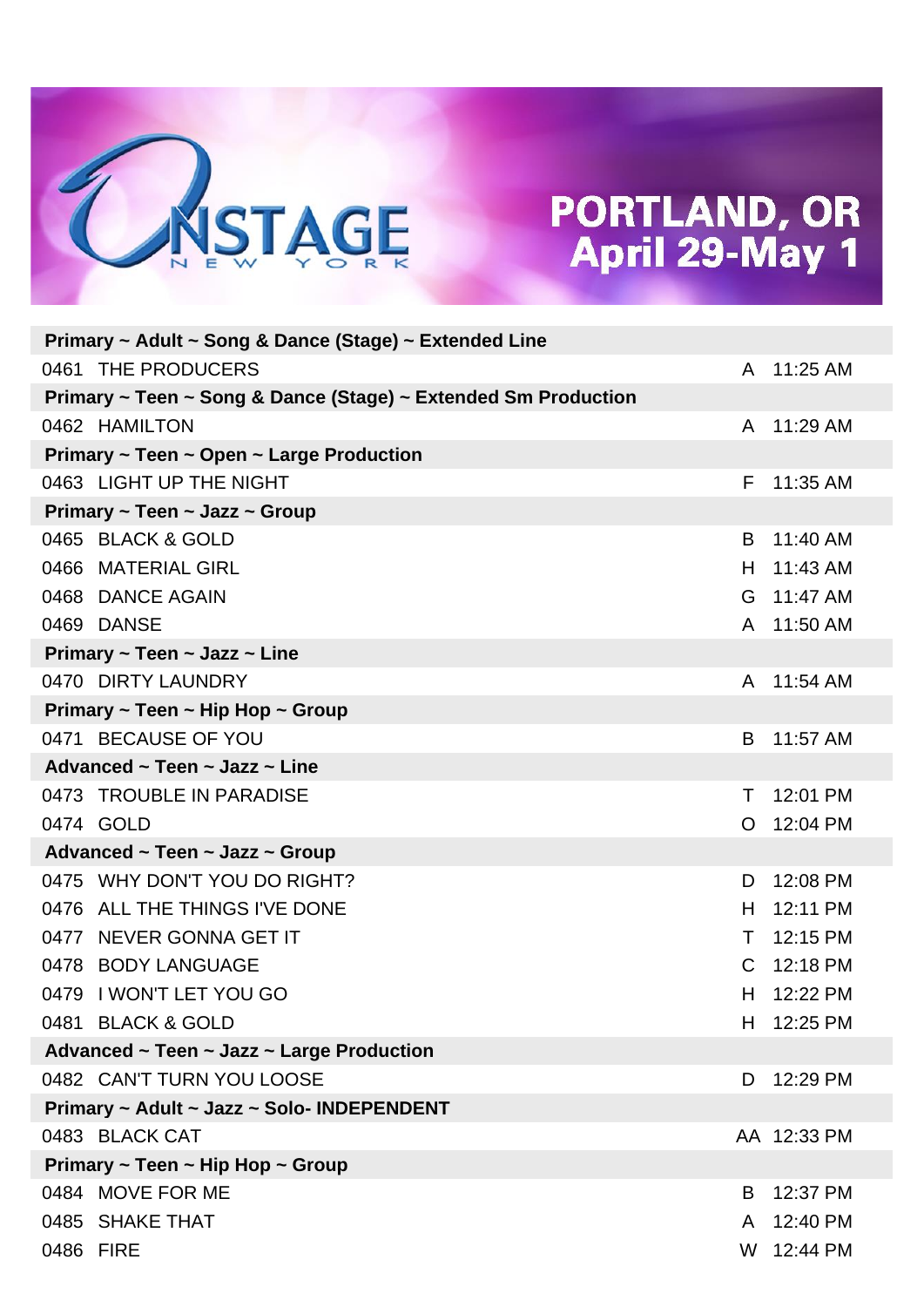

| Advanced ~ Teen ~ Hip Hop ~ Group                           |  |              |  |  |
|-------------------------------------------------------------|--|--------------|--|--|
| 0487 GOSSIP FOLKS                                           |  | $C$ 12:47 PM |  |  |
| Advanced $\sim$ Teen $\sim$ Hip Hop $\sim$ Large Production |  |              |  |  |
| 0489 NO DIGGITY                                             |  | D 12:51 PM   |  |  |
| Primary $\sim$ Teen $\sim$ Open $\sim$ Large Production     |  |              |  |  |
| 0490 PURPLE HAT                                             |  | B 12:55 PM   |  |  |

#### ALL ADULT AND TEEN GROUPS AWARDS CEREMONY

\*\*All posted times are APPROXIMATE and all performers should be prepared to perform at least 60 minutes in advance, in the event the program is running ahead of schedule. Intentional manipulation of the running order will result in disqualification.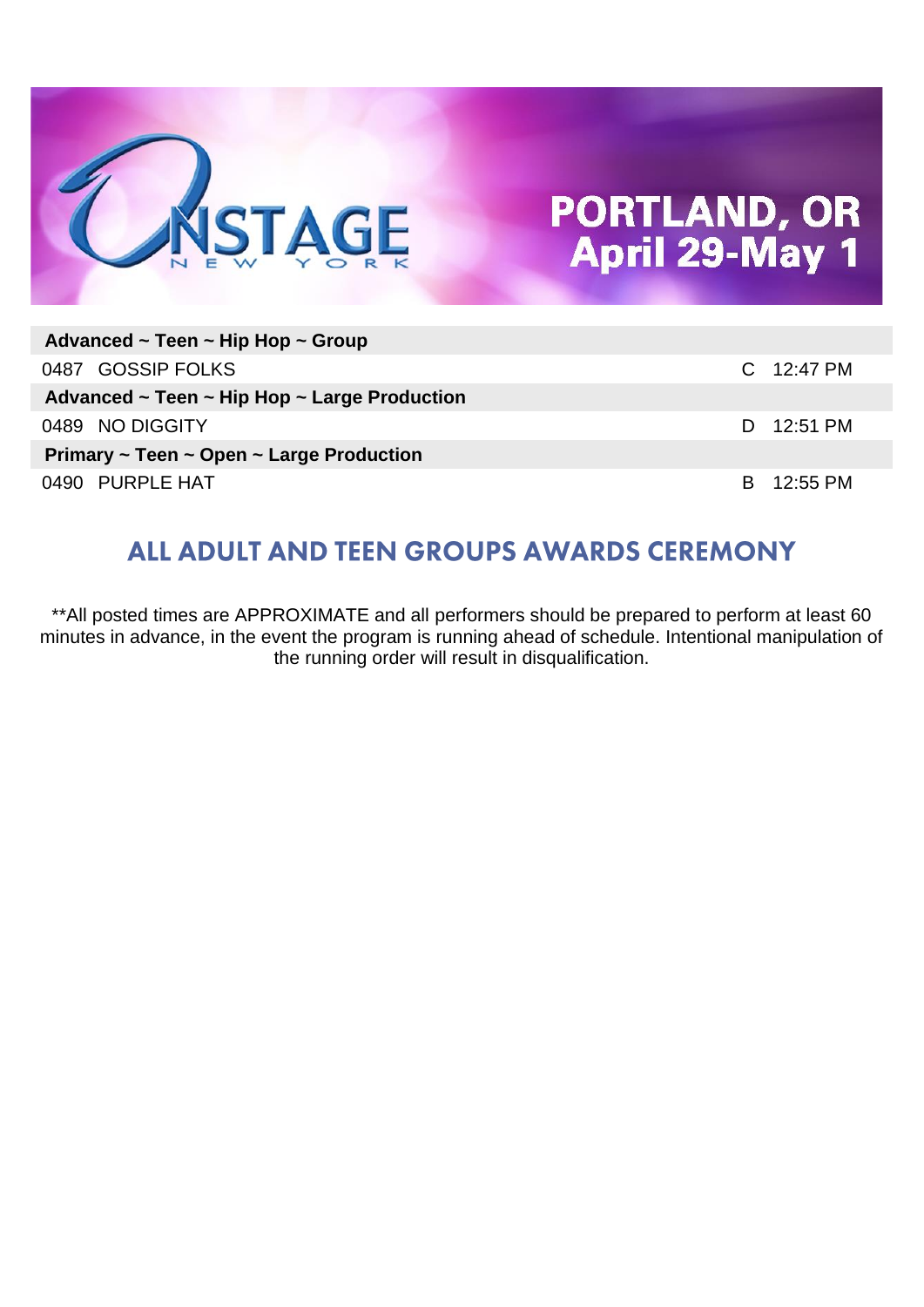

#### Sunday May 1, 2022

#### **SENIOR COMPETITION**

|      | Primary ~ Senior ~ Contemporary ~ Duo/Trio          |              |          |
|------|-----------------------------------------------------|--------------|----------|
| 0491 | <b>LONLEY</b>                                       | A            | 02:00 PM |
|      | 0492 9 CRIMES                                       | A            | 02:03 PM |
|      | Advanced ~ Senior ~ Contemporary ~ Large Production |              |          |
|      | 0493 TO BUILD A HOME                                | D            | 02:07 PM |
|      | Primary ~ Senior ~ Contemporary ~ Solo              |              |          |
|      | 0494 CATCH AND RELEASE                              | A            | 02:11 PM |
| 0495 | <b>REMAIN</b>                                       | B            | 02:15 PM |
| 0496 | <b>SMELLS LIKE TEEN SPIRIT</b>                      | F            | 02:18 PM |
| 0497 | <b>SAY SOMETHING</b>                                | A            | 02:22 PM |
| 0498 | <b>STORM</b>                                        | B            | 02:25 PM |
| 0499 | <b>CONTROL</b>                                      | F            | 02:29 PM |
| 0500 | <b>SURVIVE</b>                                      | A            | 02:32 PM |
| 0501 | A MANS WORLD                                        | B            | 02:36 PM |
|      | 0502 WHEN YOU LOVE SOMEONE                          | A            | 02:39 PM |
| 0503 | <b>WITHOUT YOU</b>                                  | B            | 02:43 PM |
|      | 0504 BOTTOM OF THE RIVER                            | A            | 02:46 PM |
|      | 0505 I'M WITH YOU                                   | B            | 02:50 PM |
|      | Advanced ~ Senior ~ Contemporary ~ Line             |              |          |
|      | 0506 EXILE                                          | D            | 02:53 PM |
|      | Advanced ~ Senior ~ Contemporary ~ Solo             |              |          |
| 0507 | <b>MOVEMENT</b>                                     | D.           | 02:57 PM |
| 0508 | <b>SURRENDER</b>                                    | D            | 03:00 PM |
| 0510 | SOUND                                               | T            | 03:04 PM |
| 0511 | <b>MARY MAGDALENE</b>                               | W            | 03:07 PM |
|      | 0512 FOUNDATION                                     | O            | 03:11 PM |
| 0513 | OUR CORNER OF THE UNIVERSE                          | н            | 03:14 PM |
| 0514 | <b>TERRIBLE ANATOMY</b>                             | $\mathsf{X}$ | 03:18 PM |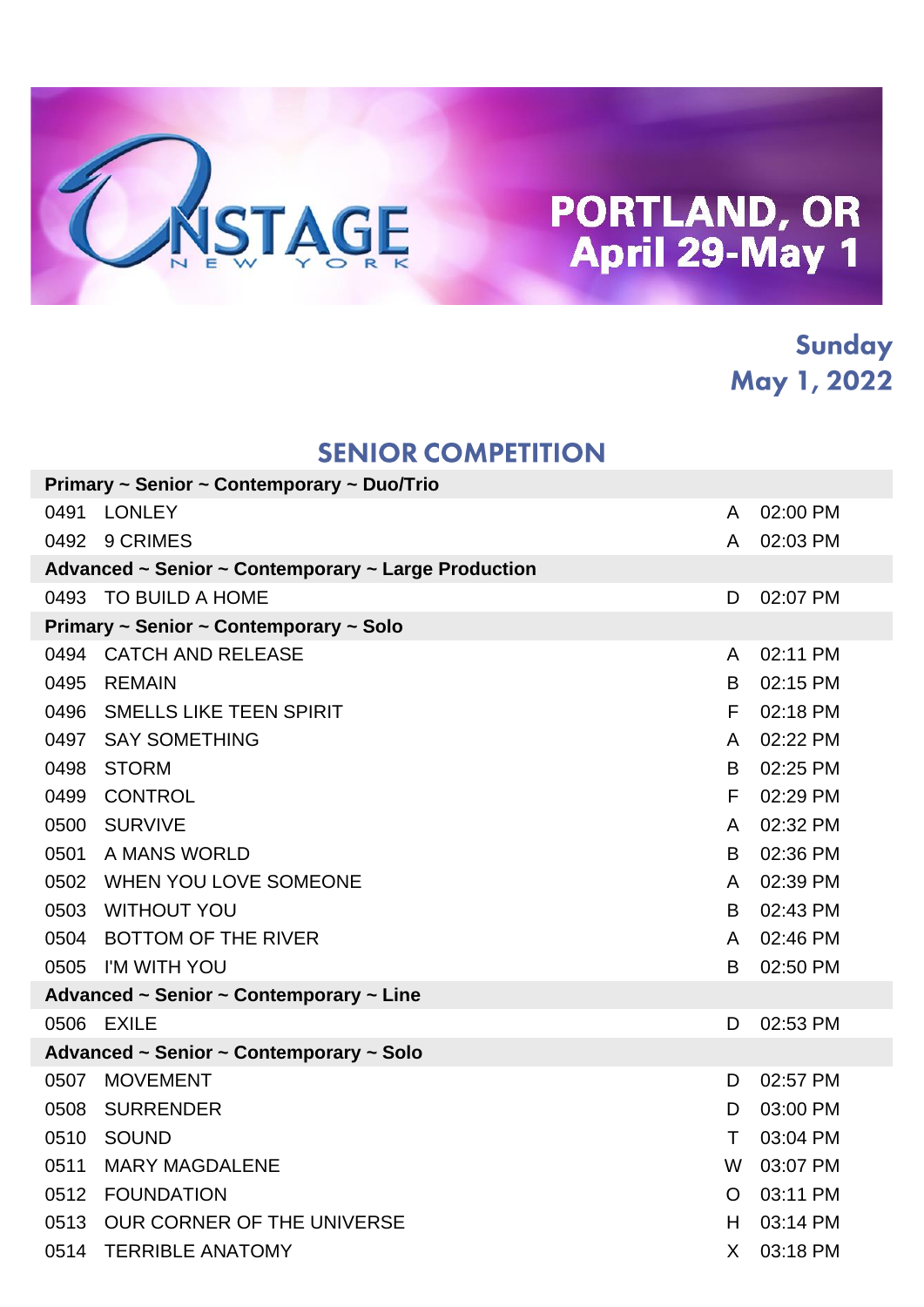

| 0515                                                 | CONTAMINATED                                | W  | 03:21 PM   |
|------------------------------------------------------|---------------------------------------------|----|------------|
| 0516                                                 | <b>HALLELUJAH</b>                           | K. | 03:25 PM   |
|                                                      | 0517 FALLING UP                             | D  | 03:28 PM   |
|                                                      | 0519 EVERY SINGLE NIGHT                     | P  | 03:32 PM   |
|                                                      | Primary ~ Senior ~ Contemporary ~ Duo/Trio  |    |            |
| 0521                                                 | <b>FREE TO ROAM</b>                         | B  | 03:35 PM   |
|                                                      | Advanced ~ Senior ~ Contemporary ~ Duo/Trio |    |            |
| 0522                                                 | <b>ENDING</b>                               | D  | 03:39 PM   |
| 0523                                                 | <b>MY MIND</b>                              | D  | 03:42 PM   |
|                                                      | 0524 EASY                                   | T. | 03:46 PM   |
|                                                      | 0526 ALL FOR US                             | T. | 03:49 PM   |
|                                                      | 0527 HEART OF GLASS                         | O  | 03:53 PM   |
|                                                      | Primary ~ Senior ~ Contemporary ~ Group     |    |            |
|                                                      | 0528 A PICTURE OF PEACE                     | B  | 03:56 PM   |
|                                                      | Advanced ~ Senior ~ Contemporary ~ Group    |    |            |
| 0529                                                 | <b>TONIGHT</b>                              | K. | 04:00 PM   |
| 0530                                                 | <b>SNOWING</b>                              | D  | 04:03 PM   |
|                                                      | Advanced ~ Senior ~ Contemporary ~ Solo     |    |            |
| 0531                                                 | <b>AT LAST</b>                              | D  | 04:07 PM   |
|                                                      | 0532 AQUA PURA                              | X. | 04:10 PM   |
| 0533                                                 | <b>FALLING</b>                              | T. | 04:14 PM   |
|                                                      | 0534 AFTER THE STORM                        | H. | 04:17 PM   |
|                                                      | 0535 BEACH BABY                             | D  | 04:21 PM   |
| 0536                                                 | <b>VIENNA</b>                               | D. | 04:24 PM   |
|                                                      | 0537 TOO MANY VOICES                        |    | D 04:28 PM |
|                                                      | 0538 FLIGHTLESS BIRD                        | D  | 04:31 PM   |
|                                                      | 0540 AMEN                                   | K. | 04:35 PM   |
|                                                      | 0541 VOLI DI FANTASIA                       | H. | 04:38 PM   |
|                                                      | 0542 DREAMING AWAKE                         | K. | 04:42 PM   |
| Advanced ~ Senior ~ Contemporary ~ Solo- INDEPENDENT |                                             |    |            |
|                                                      | 0543 BURN OUT                               | Y  | 04:45 PM   |
| Primary $\sim$ Senior $\sim$ Specialty $\sim$ Group  |                                             |    |            |
|                                                      | 0544 DEATHLESS                              | B. | 04:49 PM   |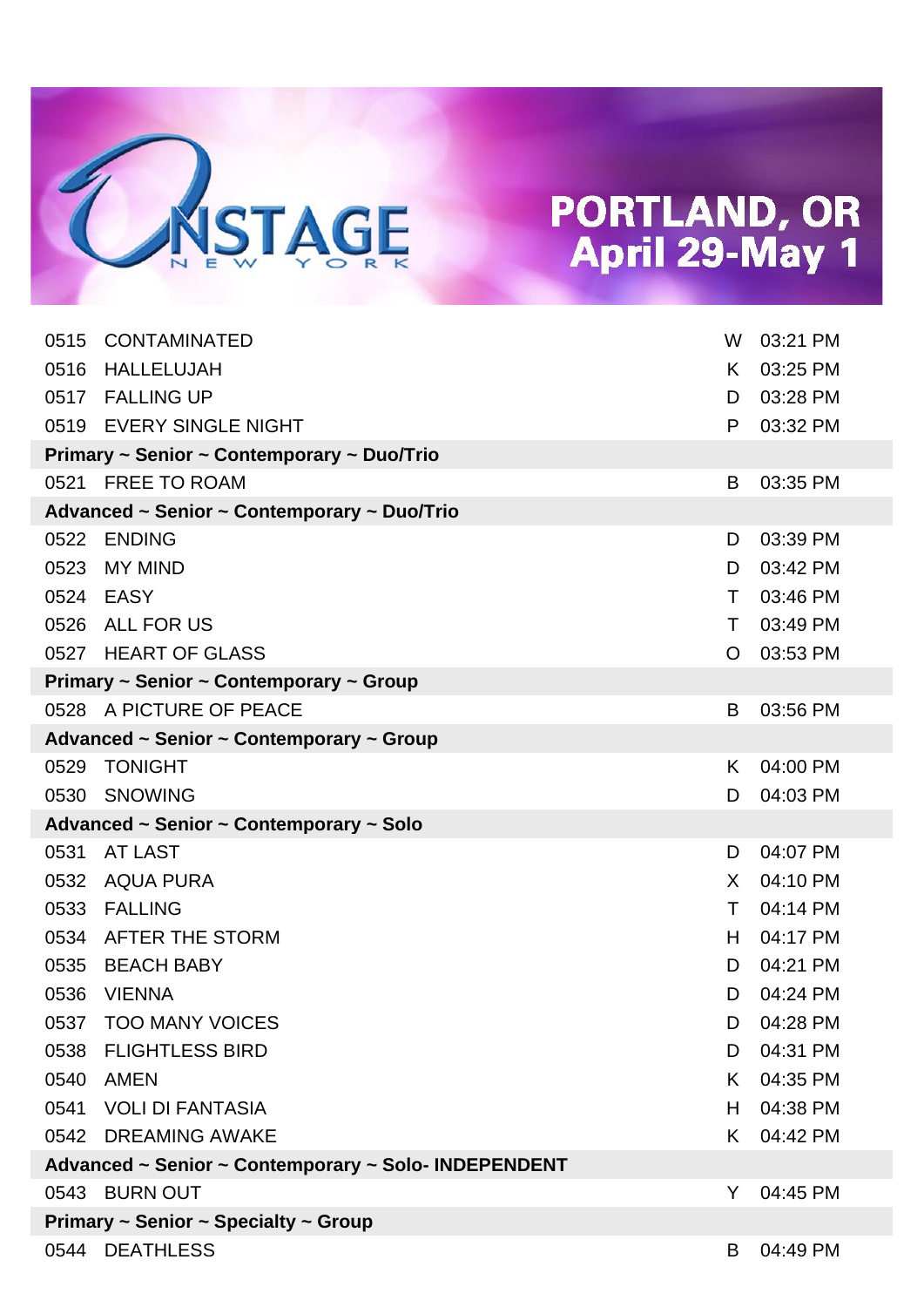

|                                    | Advanced ~ Senior ~ Contemporary ~ Line       |              |             |
|------------------------------------|-----------------------------------------------|--------------|-------------|
|                                    | 0545 NO ORDINARY                              | Τ            | 04:52 PM    |
|                                    | 0546 I STILL LOVE YOU                         | D            | 04:56 PM    |
|                                    | Advanced ~ Senior ~ Vocal Stage ~ Solo        |              |             |
|                                    | 0547 BEAUTIFUL                                | $\mathsf{A}$ | 04:59 PM    |
|                                    | 0548 DANGEROUS WOMAN                          | $\mathsf{A}$ | 05:03 PM    |
|                                    | Advanced ~ Senior ~ Tap ~ Solo                |              |             |
| 0549                               | <b>HOLD ON</b>                                | C            | 05:06 PM    |
| 0551                               | <b>THE SIGN</b>                               | T.           | 05:10 PM    |
|                                    | 0552 SKADOOSH                                 | Z.           | 05:13 PM    |
|                                    | Advanced ~ Senior ~ Vocal Stage ~ Solo        |              |             |
|                                    | 0553 HEART OF STONE                           | $\mathsf{A}$ | 05:17 PM    |
|                                    | Advanced ~ Senior ~ Vocal Pop ~ Solo          |              |             |
|                                    | 0554 JAR OF HEARTS                            | A            | 05:20 PM    |
|                                    | Primary ~ Senior ~ Tap ~ Solo                 |              |             |
|                                    | 0555 UMA THURMAN                              | M            | 05:24 PM    |
|                                    | Advanced ~ Senior ~ Tap ~ Group               |              |             |
|                                    | 0556 I SAW HER STANDING THERE                 | $\mathbf{L}$ | 05:27 PM    |
|                                    | Advanced ~ Senior ~ Tap ~ Solo                |              |             |
|                                    | 0557 MAN IN MIRROR                            |              | AD 05:31 PM |
|                                    | Advanced ~ Senior ~ Tap ~ Duo/Trio            |              |             |
| 0558 DD                            |                                               | Z            | 05:34 PM    |
|                                    | Advanced ~ Senior ~ Vocal Stage ~ Duo/Trio    |              |             |
|                                    | 0559 PEOPLE WILL SAY WER'RE IN LOVE           | A            | 05:38 PM    |
|                                    | Advanced $\sim$ Senior $\sim$ Tap $\sim$ Line |              |             |
|                                    | 0560 STOP WONDERING                           | Т            | 05:41 PM    |
| <b>BREAK</b>                       |                                               |              |             |
|                                    | Primary ~ Senior ~ Lyrical ~ Solo             |              |             |
| 0562                               | <b>BELIEVE</b>                                | A            | 05:55 PM    |
|                                    | 0563 HEADS AND TAILS                          | F            | 05:58 PM    |
| Primary ~ Senior ~ Lyrical ~ Group |                                               |              |             |
|                                    | 0564 AFTER GLOW                               | B            | 06:02 PM    |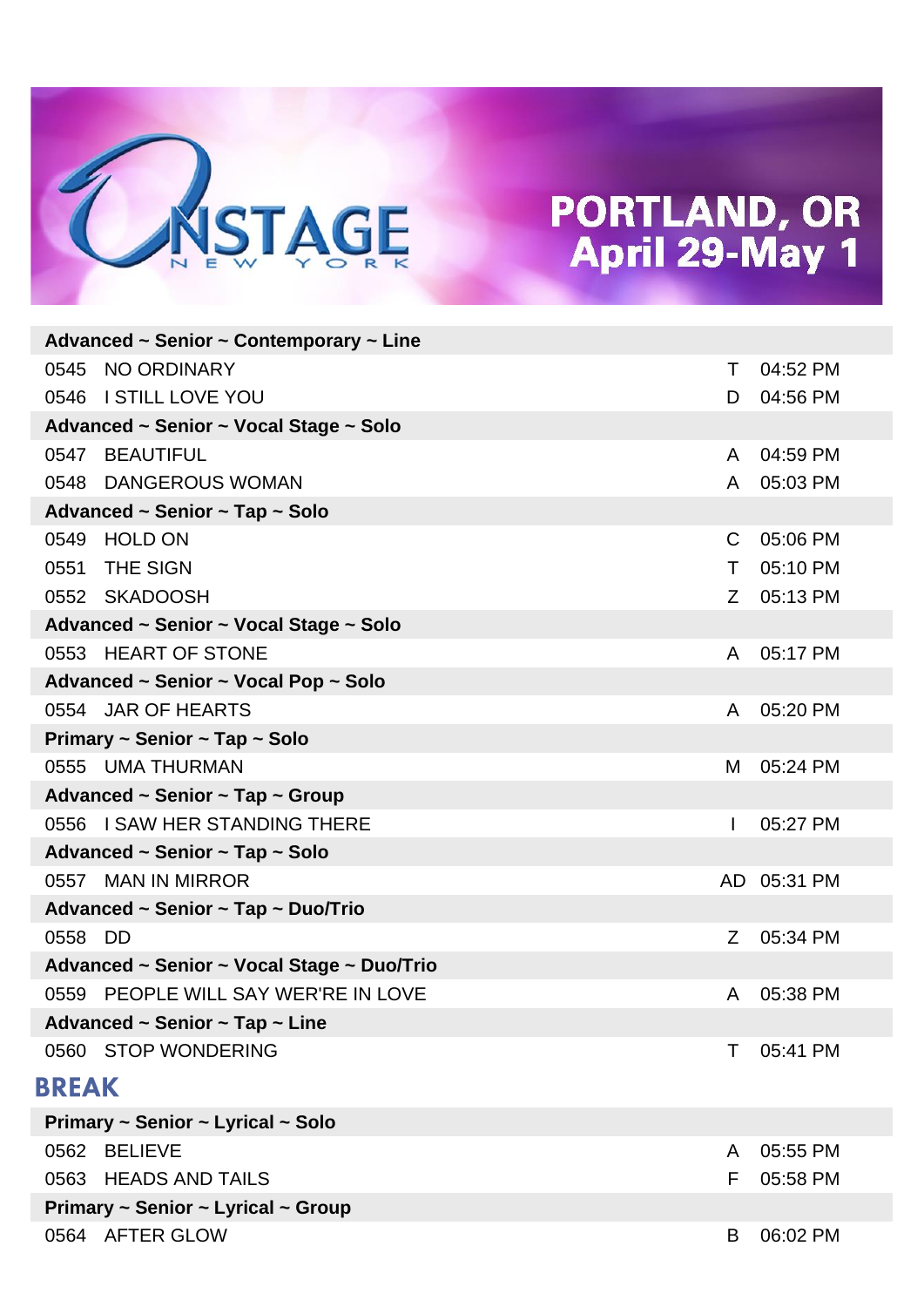

| Advanced ~ Senior ~ Lyrical ~ Group            |                                            |    |          |  |
|------------------------------------------------|--------------------------------------------|----|----------|--|
|                                                | 0565 STUPID                                | D  | 06:05 PM |  |
|                                                | Advanced ~ Senior ~ Lyrical ~ Line         |    |          |  |
| 0566                                           | THE LIGHTHOUSE KEEPER                      | H  | 06:09 PM |  |
|                                                | Advanced ~ Senior ~ Lyrical ~ Solo         |    |          |  |
| 0567                                           | <b>SAY SOMETHING</b>                       | K  | 06:12 PM |  |
| 0568                                           | "O"                                        | W  | 06:16 PM |  |
| 0569                                           | <b>CHANCE</b>                              | P  | 06:19 PM |  |
|                                                | 0570 FROM WITHIN                           | P  | 06:23 PM |  |
| 0571                                           | <b>WHAT A FEELING</b>                      | D  | 06:26 PM |  |
|                                                | 0572 FALLING                               | H  | 06:30 PM |  |
| 0573                                           | <b>LOST WITHOUT YOU</b>                    | K  | 06:33 PM |  |
| 0574                                           | <b>REACHING FOR COLD HANDS</b>             | H. | 06:37 PM |  |
| 0575                                           | <b>LOVES ME CRAZY</b>                      | D  | 06:40 PM |  |
| 0576                                           | LA VIE EN ROSE                             | H. | 06:44 PM |  |
| 0577                                           | <b>DARLING</b>                             | D  | 06:47 PM |  |
| 0578                                           | <b>BAD LIAR</b>                            | H  | 06:51 PM |  |
| 0579                                           | <b>THESE WALLS</b>                         | D  | 06:54 PM |  |
|                                                | Advanced ~ Senior ~ Ballet ~ Duo/Trio      |    |          |  |
|                                                | 0580 SPLITTING IMAGE                       | X  | 06:58 PM |  |
|                                                | Advanced ~ Senior ~ Ballet ~ Solo          |    |          |  |
|                                                | 0581 PAQUITA                               | K  | 07:01 PM |  |
|                                                | Advanced ~ Senior ~ Acro/Gymnastics ~ Solo |    |          |  |
| 0582                                           | THE LOOP                                   | O  | 07:05 PM |  |
| Primary ~ Senior ~ Open ~ Solo                 |                                            |    |          |  |
|                                                | 0583 WITHOUT END                           | B  | 07:08 PM |  |
| Advanced ~ Senior ~ Open ~ Solo                |                                            |    |          |  |
| 0584                                           | <b>KEEPERS</b>                             | D  | 07:12 PM |  |
|                                                | 0585 BREATHE ME                            | W  | 07:15 PM |  |
| 0586                                           | <b>GO SOLO</b>                             | D  | 07:19 PM |  |
| 0587                                           | <b>RIVER</b>                               | W  | 07:22 PM |  |
| Primary $\sim$ Senior $\sim$ Open $\sim$ Group |                                            |    |          |  |
|                                                | 0588 BETWEEN LIFE & DEATH                  | B  | 07:26 PM |  |